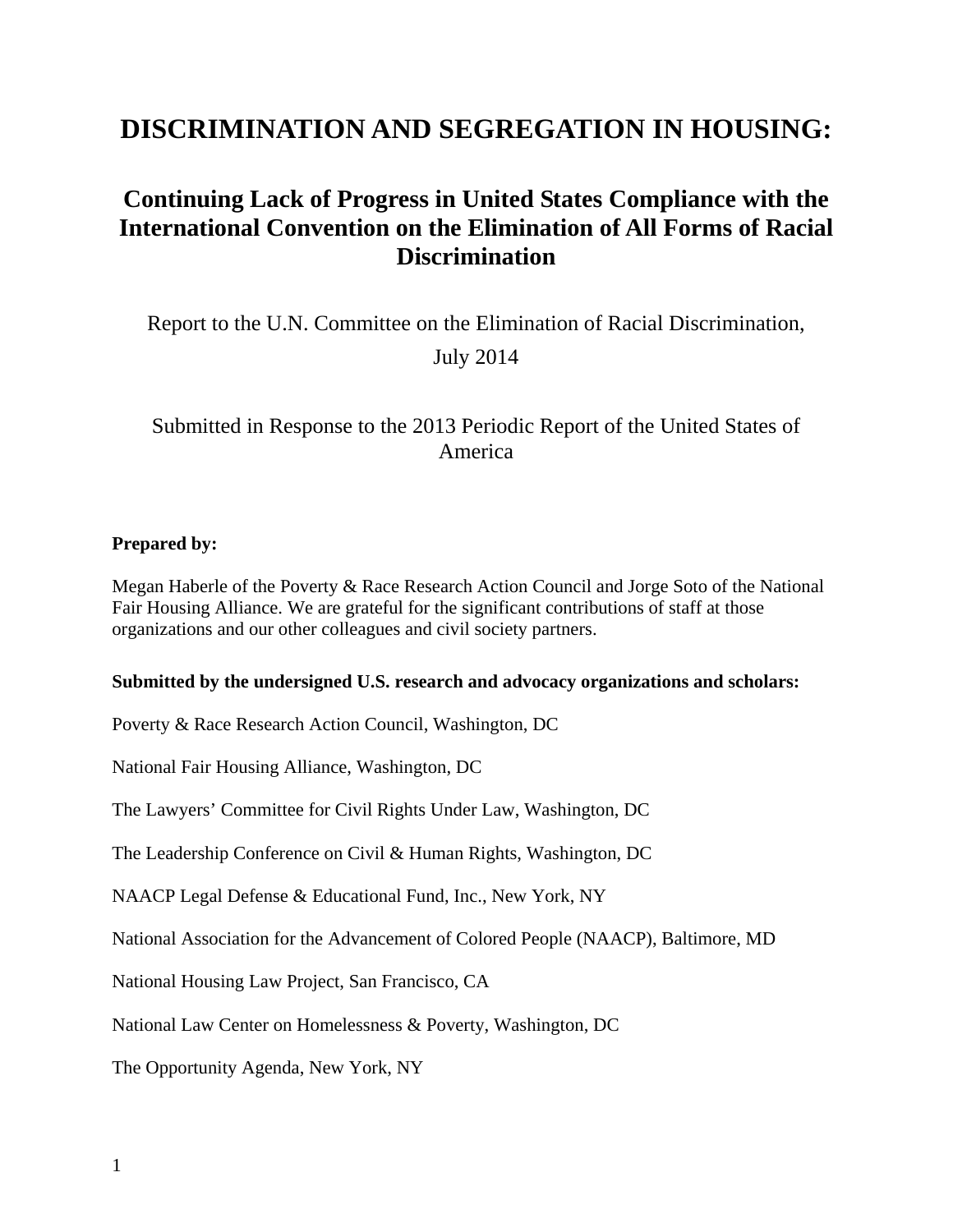Business and Professional People for the Public Interest, Chicago, IL Charles Hamilton Houston Institute for Race & Justice, Cambridge, MA Chicago Lawyers' Committee for Civil Rights Under Law, Chicago, IL Empire Justice Center, Rochester, NY Equal Justice Society, San Francisco, CA The Equal Rights Center, Washington, DC Fair Housing Justice Center, Inc., New York, NY Fair Share Housing Center, Cherry Hill, NJ Housing Choice Partners of Illinois, Inc., Chicago, IL Haas Institute for a Fair and Inclusive Society, Berkeley, CA Inclusive Communities Project, Dallas, TX Kirwan Institute for the Study of Race & Ethnicity, Columbus, OH Metropolitan Milwaukee Fair Housing Council, Milwaukee, WI Miami Valley Fair Housing Center, Inc., Dayton, OH Oak Park Regional Housing Center, Oak Park, IL Open Communities Alliance, Hartford, CT The Public Interest Law Project, Oakland, CA Sargent Shriver National Center on Poverty Law, Chicago, IL Western Center on Law and Poverty, Los Angeles, CA

Michelle Adams, Benjamin N. Cardozo School of Law, Yeshiva University\*

John C. Brittain, University of the District of Columbia\*

Camille Z. Charles, University of Pennsylvania\*

N. D. B. Connolly, Johns Hopkins University\*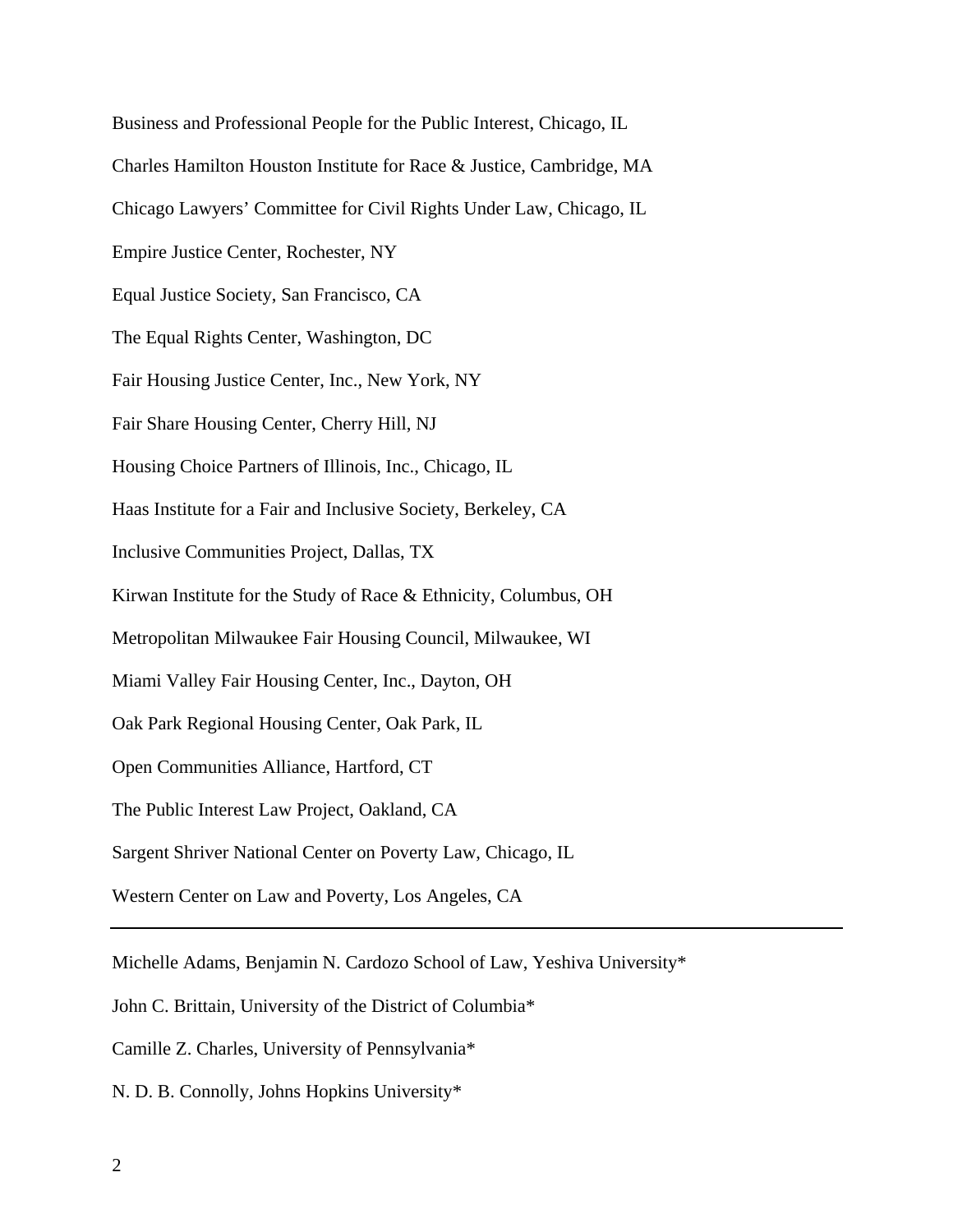Okianer Christian Dark, Howard University School of Law\* Nancy A. Denton, University at Albany, SUNY\* Kathleen C. Engel, Suffolk Law School\* Joe Feagin, Texas A&M University\* Catherine Fosl, University of Louisville\* Lance Freeman, Columbia University\* George Galster, Wayne State University\* John Goering, Baruch College, City University of New York\* Dan Immergluck, Georgia Institute of Technology\* William P. Jones, University of Wisconsin, Madison\* W. Dennis Keating, Cleveland State University\* George Lipsitz, University of California, Santa Barbara\* James W. Loewen, University of Illinois, Urbana/Champaign\* John R. Logan, Brown University\* Peter Marcuse, Columbia University\* Melvin L. Oliver, University of California, Santa Barbara\* Gary Orfield, University of California, Los Angeles\* john powell, University of California, Berkeley\* Florence Wagman Roisman, Indiana University Robert H. McKinney School of Law\* Michael P. Seng, The John Marshall Law School\* Gregory D. Squires, George Washington University\* David R. Williams, Harvard University\* (\*University affiliation of scholars listed for identification purposes only)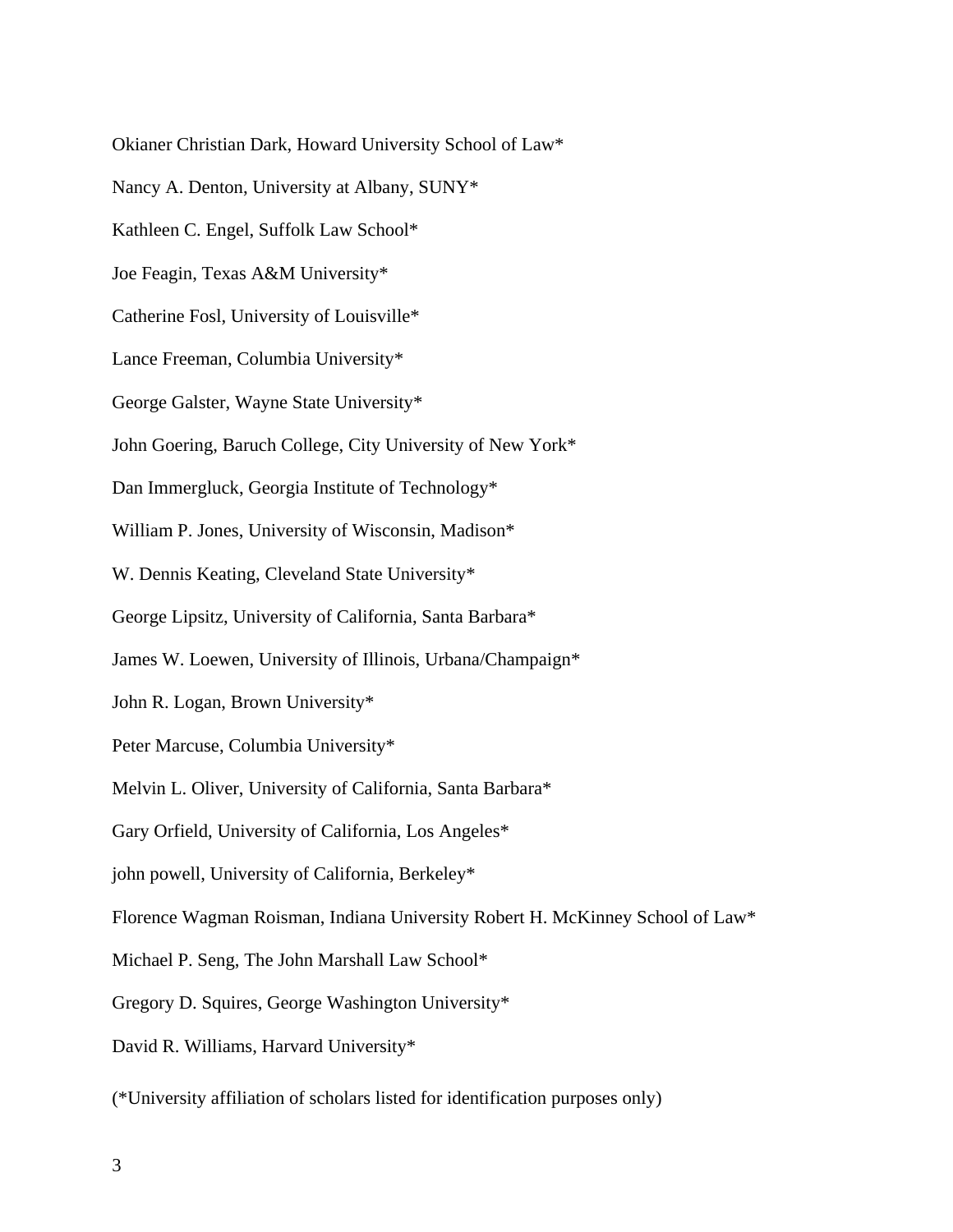## **I. INTRODUCTION**

This Shadow Report to the United Nations Committee on the Elimination of Racial Discrimination is submitted on behalf of United States civil society organizations and academic experts. In spite of U.S. legal standards that are substantially similar to CERD treaty requirements, U.S. policy has failed to address both societal and government discrimination, and continues to support racially and economically segregated housing patterns. Specifically, the United States has failed to respond adequately to the CERD Committee's 2008 findings on housing segregation and discrimination. Although some limited progress has been made since 2008, the United States remains in non-compliance with both the CERD treaty and its own domestic legal standards.

## **A. Legal Obligations Related to Housing Segregation**

The International Convention on the Elimination of All Forms of Racial Discrimination (CERD)<sup>1</sup> sets forth obligations with respect to housing that are similar to those required by U.S. domestic civil rights law. Both sets of requirements address the significant barriers to racial equality in residential choice that perpetuate segregation and thwart shared access to social resources, including quality education, employment, and community diversity. Those barriers include discrimination by private and public actors, whether proven as intentional or having a needlessly discriminatory effect. They also include policies that perpetuate segregation or fail to apply government resources to promote integration, still a pressing need given the entrenched legacy of segregative federal programs. Domestically, the American public has a strong and longstanding interest in integration and fair housing choice, and the establishment of a legal framework to promote those rights was a hallmark success of the 1960s civil rights movement. This historical focus, still resonant today, has been required largely because of the role of federal programs in enforcing, reinforcing, and incentivizing segregation.<sup>2</sup>

Under CERD, the United States has accepted the following specific obligations:

- $\triangleright$  To ensure the compliance of "all public authorities and public institutions, national and local" with the obligation not to engage in racial discrimination.<sup>3</sup>
- $\triangleright$  To "review governmental, national and local policies, and to amend, rescind or nullify any laws and regulations which," regardless of intent, "have the effect of creating or perpetuating racial discrimination wherever it exists."4
- $\triangleright$  To "particularly condemn racial segregation" and "undertake to prevent, prohibit and eradicate all practices of this nature in territories under their jurisdiction."5 In 1995, the Committee on the Elimination of Racial Discrimination issued a detailed interpretation of Article 3 explaining that the duty to eradicate segregation includes not only the obligation to cease active discrimination, but

<u>.</u>

<sup>&</sup>lt;sup>1</sup> The United States signed and ratified CERD in 1994.

 $2$  This occurred, for example, through race-based home lending programs ("redlining") and the consolidation of subsidized housing in high-poverty, high-minority neighborhoods. *See, e.g.,* Douglas S. Massey & Nancy A. Denton, *American Apartheid*, 52-58 (1993). 3

<sup>&</sup>lt;sup>3</sup> CERD, art. 2  $\S$  (1)(a), Dec. 21, 1965, 660 U.N.T.S. 195.

 $^{4}$  *Id.* at art. 2 § (1)(c).<br><sup>5</sup> *Id.* at art. 3.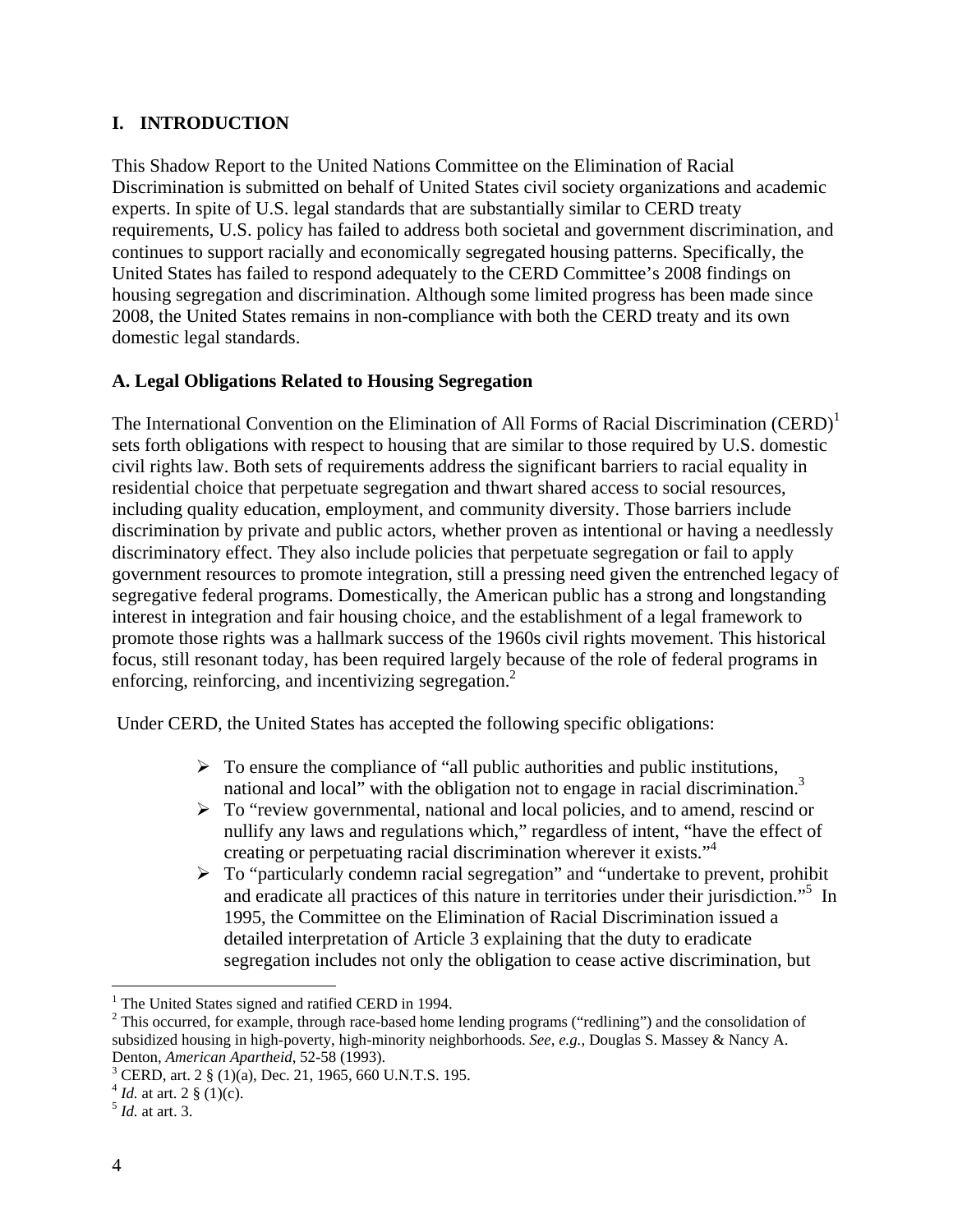also the obligation to take affirmative steps to eliminate the lingering effects of past discrimination.<sup>6</sup> It recognized that, although conditions of complete or partial racial segregation may in some countries have been created by governmental policies, a condition of partial segregation may also arise as an intended or unintended consequence of the actions of private persons.

 $\triangleright$  To "undertake to prohibit and to eliminate racial discrimination in all its forms and to guarantee the right of everyone, without distinction as to race, colour, or national or ethnic origin, to equality before the law, notably in the enjoyment of" the right to housing, and the right to own property alone as well as in association with others.<sup>7</sup>

Domestic civil rights law makes similar requirements of the U.S. government. The Fair Housing Act (the "FHA" or "Act")<sup>8</sup> broadly prohibits discrimination on the basis of race and other protected characteristics.<sup>9</sup> Liability under the FHA encompasses disparate impact discrimination and the perpetuation of segregation, as the federal government has long recognized and as the United States Department of Housing and Urban Development ("HUD") has articulated through regulations.<sup>10</sup> The FHA requires that HUD enforce the terms of the law as they relate to discrimination in private housing transactions and in credit markets in conjunction with the United States Department of Justice ("DOJ").<sup>11</sup> Other civil rights laws provide related protections: for example, Title VI of the 1964 Civil Rights Act prohibits discrimination on the basis of race in federally-funded programs, and the Equal Credit Opportunity  $Act^{12}$  encompasses protections specific to fair lending in the housing market.

As well as prohibiting discrimination, the FHA requires that the government take measures to toward the Act's aim of achieving "truly integrated and balanced living patterns."<sup>13</sup> The FHA also requires the federal government and all agencies and grantees involved in federally funded housing to "affirmatively further" fair housing.<sup>14</sup> The Act directs the federal government to take affirmative steps to remedy private discrimination, to avoid governmental policies that perpetuate segregation, and to reverse historical patterns of segregation and discrimination.<sup>15</sup>

1

<sup>&</sup>lt;sup>6</sup> U.N. Comm. on the Elimination of Racial Discrimination, Aug. 18, 1995, General Recommendation 19, Racial segregation and apartheid (Forty-seventh session, 1995), ¶ 140, U.N. Doc. A/50/18, *reprinted in* Compilation of General Comments and General Recommendations Adopted by Human Rights Treaty Bodies, U.N. Doc. HRI\GEN\1\Rev.6 at 208 (2003), *available at* http://www1.umn.edu/humanrts/gencomm/genrexix.htm. <sup>7</sup>

<sup>&</sup>lt;sup>7</sup> CERD, *supra* note 3, art. 5  $\S\S( d)(v)$ , (e)(iii).

 <sup>42</sup> U.S.C. §§ 3601-3631 (2000).

<sup>9</sup> *See Trafficante v. Metro. Life Ins. Co.*, 409 U.S. 205, 209 (1972), holding that the FHA has a "broad and inclusive" scope.

<sup>10 24</sup> C.F.R. 100 (implementing the FHA's discriminatory effects standard); *see also* 78 Fed. Reg*.*11460 (Feb. 15, 2013), available at http://portal.hud.gov/hudportal/documents/huddoc?id=discriminatoryeffectrule.pdf.<br><sup>11</sup> Exec. Order No. 12,892, 3 C.F.R. 849 (1995); see also 42 U.S.C. § 3608 ("The authority and responsibility for

administering this Act shall be in the Secretary of Housing and Urban Development."); 15 U.S.C. § 1691e(k) (providing for notification to HUD of Equal Credit Opportunity Act complaints raising potential FHA violations).<br><sup>12</sup> 15 U.S.C. §§ 1691-1691f, § 1691 (1991) (prohibiting discrimination on the basis of race and other chara

<sup>&</sup>quot;with respect to any aspect of a credit transaction").<br><sup>13</sup> *Trafficante v. Metro. Life Ins. Co.*, 409 U.S. 205, 211 (1972) (stating the purpose of the FHA and citing 114 Cong.

Rec. 2706 at 3422 (statement of Sen. Mondale)).

 $^{14}$  42 U.S.C. § 3608(d). <sup>15</sup> *Id.*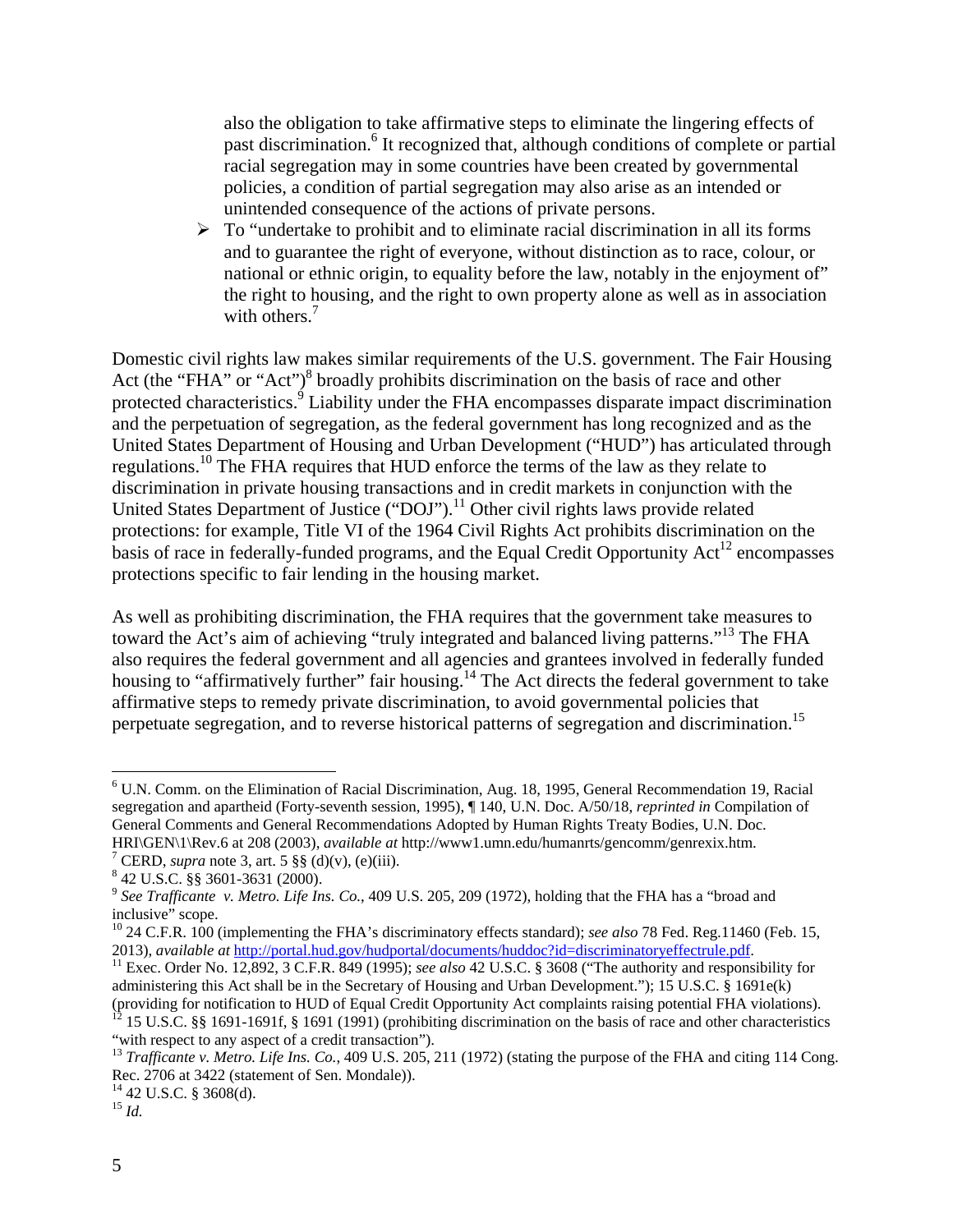#### **B. 2008 Concluding Observations**

Concluding its 2008 review of United States performance under CERD, the Committee observed that concrete, intensified measures on the part of the U.S. government were needed to reduce segregation:

#### *Concluding Observation 16: Housing and residential segregation*

The Committee is deeply concerned that racial, ethnic and national minorities, especially Latino and African American persons, are disproportionately concentrated in poor residential areas characterised by sub-standard housing conditions, limited employment opportunities, inadequate access to health care facilities, under-resourced schools and high exposure to crime and violence. (Article 3)

The Committee urges the State party to intensify its efforts aimed at reducing the phenomenon of residential segregation based on racial, ethnic and national origin, as well as its negative consequences for the affected individuals and groups. In particular, the Committee recommends that the State party:

- (i) support the development of public housing complexes outside poor, racially segregated areas;
- (ii) eliminate the obstacles that limit affordable housing choice and mobility for beneficiaries of Section 8 Housing Choice Voucher Program; and
- (iii) ensure the effective implementation of legislation adopted at the federal and state levels to combat discrimination in housing, including the phenomenon of "steering" and other discriminatory practices carried out by private actors.

Despite the clear obligations of CERD and U.S. domestic law, and the specific recommendations of the Committee, the government has taken few meaningful steps to reduce racial segregation. Even as the United States has grown more diverse, segregation has persisted, and continues to exclude members of minority<sup>16</sup> groups from adequate educational, employment, health, and other resources.17

#### **C. Failure to Meet These Obligations is Severely Constraining Residential Choice and Life Opportunities for Vulnerable Populations.**

The legal protections noted above offer a solid foundation for anti-discrimination and integrative actions by the U.S. government. However, measures to *implement* those protections—whether through enforcement against discriminatory actors or through the design of federal housing programs—are significantly inadequate. The continuation of restricted housing choice and segregation has severe consequences for racial minorities and the nation as a whole.

 $16$  For the purpose of consistency with the terminology employed by the Committee, we use the terms "minority" or "minorities" rather than people of color. Several cities across the United States have a population that is majority people of color today, and the U. S. Census estimates that by 2042, people of color will constitute a majority of the entire U.S. population.

<sup>&</sup>lt;sup>17</sup> See The Persistence of Segregation in the Metropolis: New Findings from the 2010 Census, John R. Logan (Brown University) and Brian J. Stults (Florida State University). March 24, 2011, *available at* www.s4.brown.edu/us2010/Data/Report/report2.pdf.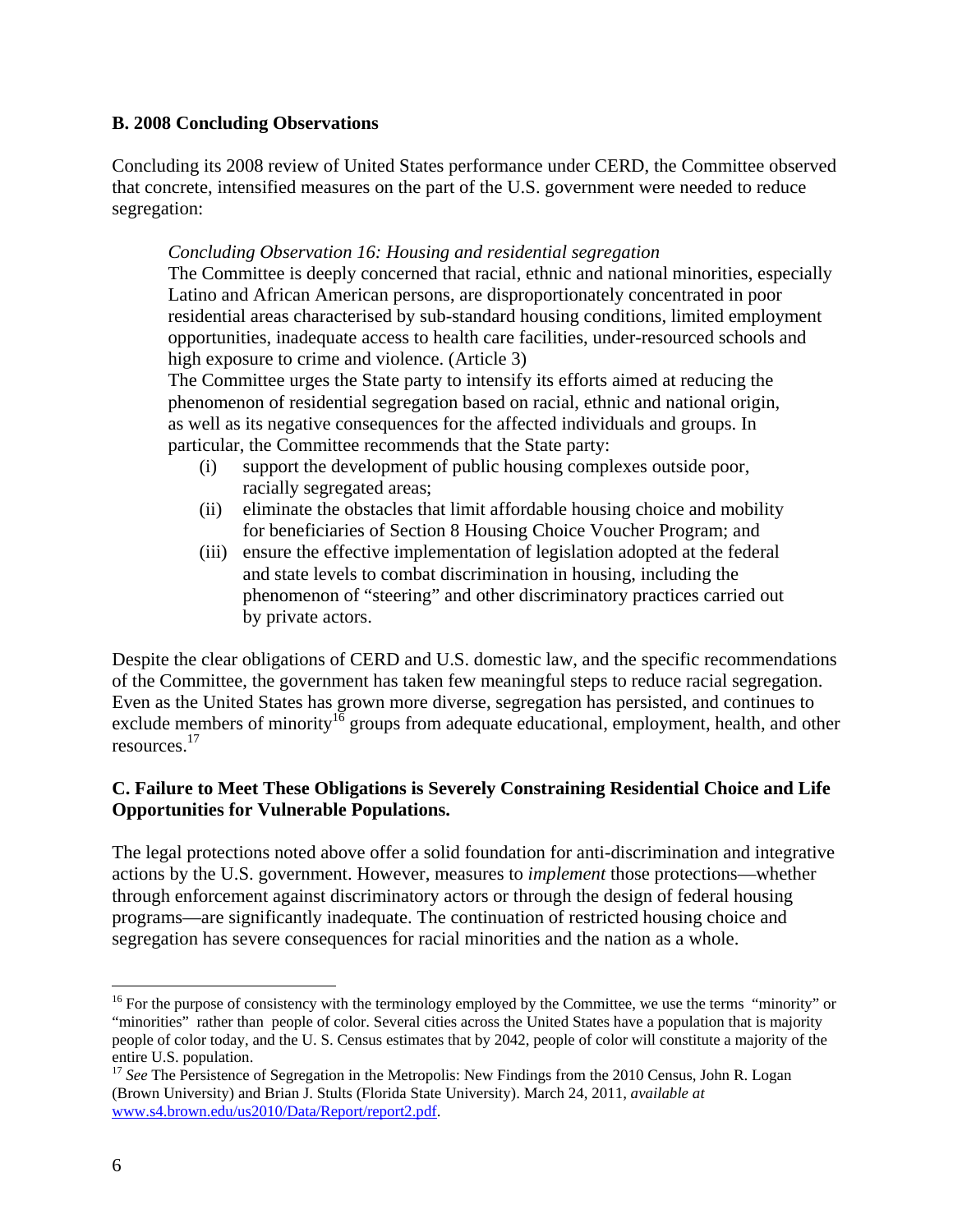Segregation conveys disparities in financial and social investment and a lack of access to the resources that broaden life opportunities, such as quality schools and a healthy neighborhood environment.<sup>18</sup> Relative to white households, minority households not only are poorer, but also are disproportionately concentrated in poorer neighborhoods regardless of income.<sup>19</sup> The cumulative effects of social isolation and concentrated poverty compound across generations.<sup>20</sup> For many Americans, these hampered life choices can be attributed at least in part to government policies. For example, children in subsidized housing are less likely to access quality schools than other poor children. $^{21}$ 

The consequences of segregation can be particularly acute for those who both are racial minorities and are vulnerable for other structural reasons, such as discrimination on the basis of disability, age, gender, immigration status, sexual orientation, or gender identity. Among households reliant on federal subsidized housing programs, disproportionate numbers are female-headed or include members with disabilities; in addition, black households living in public housing are four times more likely than their white counterparts to live in census tracts where the poverty rate exceeds 40%, while among voucher holders, 12% of black households live in high poverty census tracts compared to 4% of white households.<sup>22</sup> Racial segregation is associated with greater odds of death for older African Americans, and older African Americans are more likely than any other age groups to live in neighborhoods disadvantaged by racial segregation. $^{23}$ 

## **II. GOVERNMENT POLICIES AND PROGRAMS FAIL TO ERADICATE (AND FREQUENTLY REINFORCE) RACIAL SEGREGATION**

Since the previous CERD reporting cycle in 2007, federal agencies have reasserted a commitment to fair housing and residential integration. Positive steps include heightened fair housing enforcement and new support for integration in the language of some programmatic

<sup>1</sup> <sup>18</sup> *See, e.g.,* Finch, B.K., Do, D.P., Basurto-Davila, R., Bird, C., Escarce, J., & Lurie, N. (2008) "Does Place Explain Racial Health Disparities? Quantifying the Contribution of Residential Context to the Black/White Health Gap in the United States". Social Science & Medicine, 67(8): 1258-1268; Rosenbaum, Emily (2008) "Racial/Ethnic Differences in Asthma Prevalence: The Role of Housing and Neighborhood Environments", Journal of Health & Social Behavior, 49: 131-45; Schwartz, Heather (2010) "Housing Policy Is School Policy", Washington, DC: The Century Foundation, Inc.

<sup>&</sup>lt;sup>19</sup> Logan, John R (2011) "Separate and Unequal: The Neighborhood Gap for Blacks, Hispanics, and Asians in Metropolitan America", US2010: Discover America in a New Century, *available at* 

See, e.g., Sharkey, Patrick (2013) Stuck In Place: Urban Neighborhoods and the End of Progress Towards *Racial Equality*. Chicago: University of Chicago Press.<br><sup>21</sup> *Do Federally Assisted Households Have Access to High Performing Public Schools?* Ingrid Gould Ellen and

Keren Mertens Horn, Furman Center for Real Estate and Urban Policy at New York University (prepared for the Poverty Race & Research Action Council), *available at* 

www.prrac.org/full\_text.php?item\_id=12623&newsletter\_id=0&header=Current%20Projects.<br><sup>22</sup> *Who Lives in Federally Assisted Housing? Characteristics of Households Assisted by HUD programs*, Nat'l Low<br>Income Housing Coalitio

<sup>&</sup>lt;sup>23</sup> Joseph J. Sudano et al., Neighborhood Racial Residential Segregation and Changes in Health or Death Among Older Adults, 19 Health Place 80 (Jan. 2013), http://1.usa.gov/1le6FlF; *see also* Enterprise Community Partners Inc., et al, Summit on Aging in Place in Public Housing, 1 (May 10, 2011), *available at* http://bit.ly/1n6xHti (noting that the "large and rapidly expanding population of low-income older adults face the dual challenges of finding affordable, safe housing that can accommodate changing needs as they grow older.").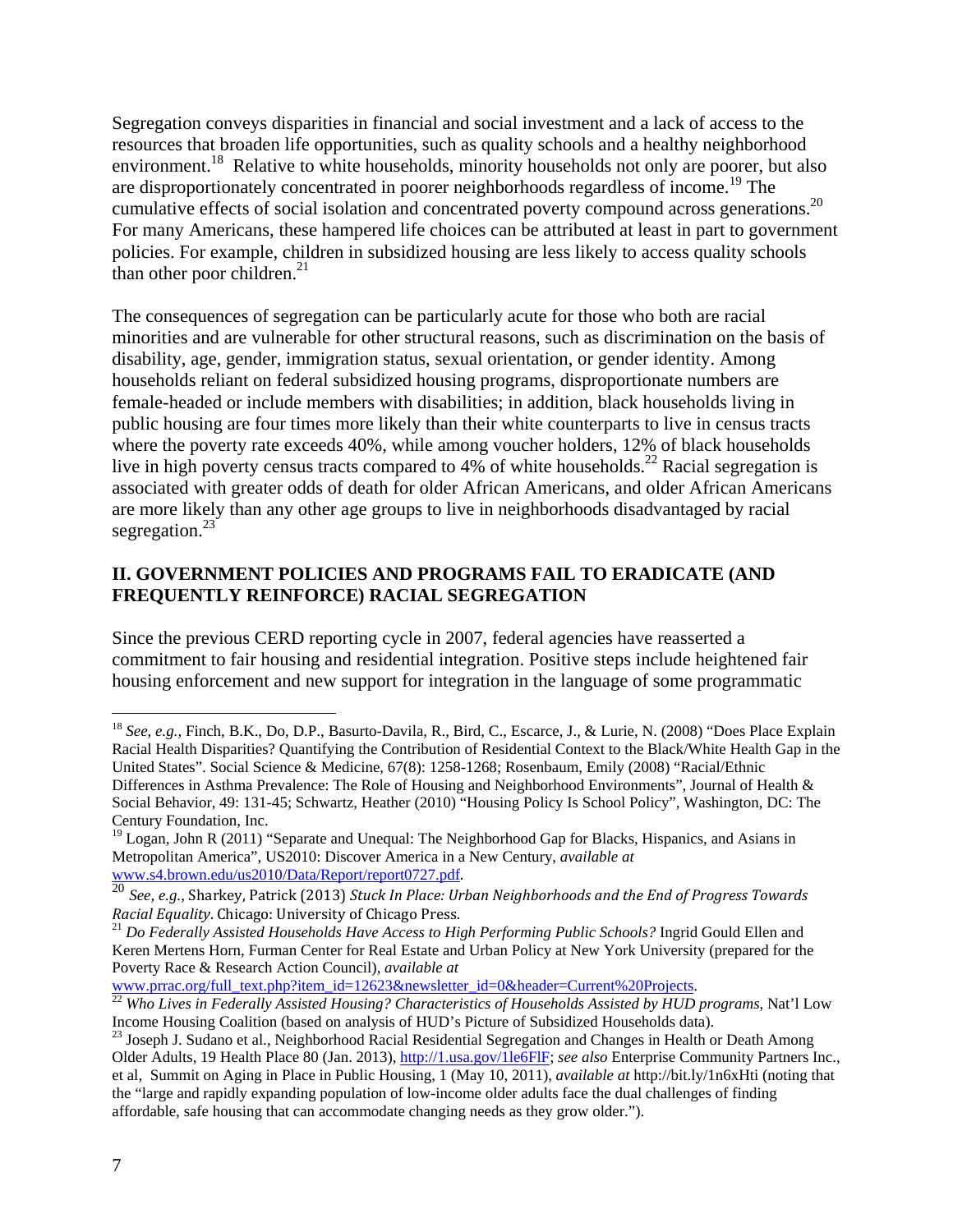guidance and regulations.24 However, agencies have not yet enacted specific policy reforms to ensure that their programs avoid perpetuating discrimination or that effectively undertake to eradicate segregation, as the treaty requires. Much of the progress has been incremental and rhetorical.

With regard to anti-discrimination enforcement, agencies remain constrained by limited resources. In addition, the elimination of discrimination and segregation requires that the scope of legal protection be expanded beyond the current federal fair housing laws, to cover characteristics (such as source of income and sexual orientation and gender identity) that render members of minority groups especially vulnerable.

#### **A. Programs of the Department of Housing and Urban Development**

While the last six years have seen advances in HUD enforcement of the AFFH requirement in local jurisdictions, HUD has failed to make the necessary structural reforms to its own programs to come into compliance with CERD, and to respond to the CERD Committee's 2008 recommendations. Most significant is the need for a final AFFH regulation as discussed below. However, there is a danger that this regulation will still fall short of its potential as a tool for treaty compliance if it lacks robust oversight and enforcement mechanisms.

#### 1) Need for multi-programmatic and structural reforms

At HUD, the first term of the Obama administration yielded several significant policy statements in support of integration. HUD's comprehensive 2010-2015 Strategic Plan, setting the agenda across federal housing programs, calls for subsidized housing to "expand families' choices of affordable rental homes located in a broad range of communities $^{325}$  and focuses on housing as a "platform for improving quality of life"<sup>26</sup> in order to "increase the number of HUD-assisted households with school-aged children who have access to schools scoring at or above the local average"; "improve the health of HUD-assisted residents"; and "increase the average income of HUD-assisted households."27 HUD also announced new fair housing requirements for its grantees, in which grant applicants are encouraged to identify specific activities and outcomes that affirmatively further fair housing by decreasing segregation and concentrated poverty.<sup>28</sup> As a positive measure, HUD took the significant regulatory step of implementing the Fair Housing Act's discriminatory effects standard, which includes activities or policies that reinforce

<sup>1</sup> <sup>24</sup> *See, e.g.*, U.S. Dept. of Housing and Urban Development, FY 2010-2015 HUD STRATEGIC PLAN 4 (May 2010), *available at* http://portal.hud.gov/hudportal/documents/huddoc?id=DOC\_4436.pdf; *see generally* Affirmatively Furthering Fair Housing in HUD Housing Programs: A First Term Report Card, Poverty & Race Research Action Council (Jan. 2013), *available at* www.prrac.org/pdf/HUDFirstTermReportCard.pdf.

<sup>&</sup>lt;sup>25</sup> *Id.* at 11.<br><sup>26</sup> *Id.* at 24.<br><sup>27</sup> *Id.* at 25.<br><sup>28</sup> Notice of HUD's Fiscal Year (FY) 2010 Notice of Funding Availability (NOFA); Policy Requirements and General Section to HUD's FY2010 NOFAs for Discretionary Programs, 75 Fed. Reg. 33323 (June 11, 2010), *available at* http://edocket.access.gpo.gov/2010/pdf/2010-14004.pdf (announcing the availability on HUD's website of its FY2010 NOFA Policy Requirements and General Section to HUD's FY2010 NOFAs for Discretionary Programs (June 4, 2010).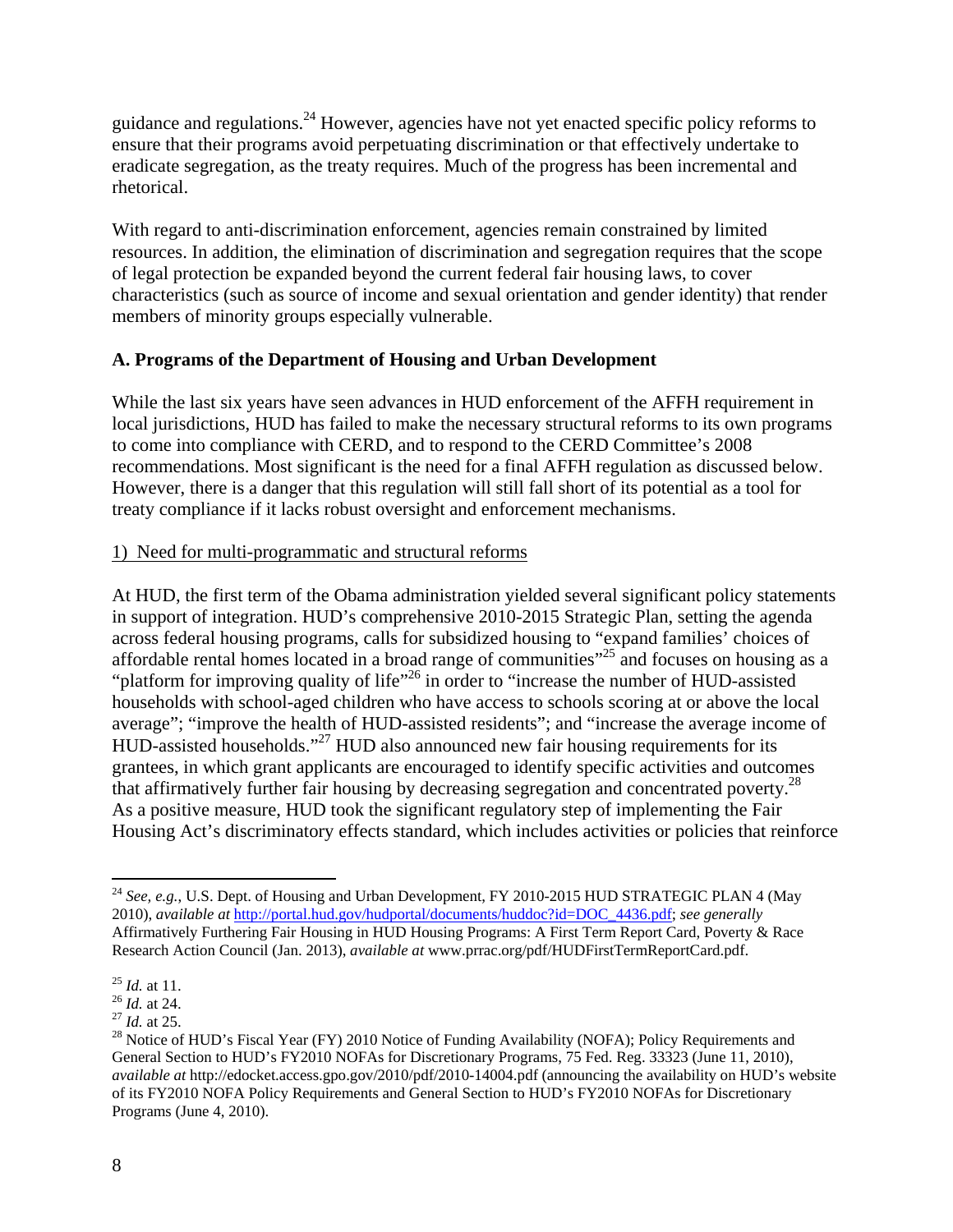segregation. The regulation clarifies the legal standard to be used in enforcing these longstanding protections of the FHA and has broad applicability.<sup>29</sup>

However, HUD has taken only tentative steps with other needed regulations—most significantly, one that would provide structure and accountability for HUD grant recipients' obligation to affirmatively further fair housing. HUD is required to enforce and oversee the AFFH mandate across federal housing programs, and the mandate applies directly to its recipients as well. In July 2013, HUD issued a proposed AFFH regulation intended to provide a clear, data-driven system for fair housing planning and compliance among grantees. This proposed regulation has languished since regulatory comments closed in September 2013, without a clear commitment to a date for finalization.30

#### 2) Need for program-specific reforms

## *a) Voucher administration*

The Section 8 Housing Choice Voucher Program (HCV) is our largest low income housing program, serving over 2 million families. Unfortunately, a number of program's design features have the effect of steering low income families into racially concentrated, lower opportunity areas. Since the issuance of the 2008 Concluding Observations, HUD has recognized the program's limitations, and has been actively engaged in an internal process of review, but there have been few external signs of progress, and no final regulation changes.

Multiple aspects of the HCV Program merit redesign. Among these:

*Rent assessments*: The current system for setting Fair Market Rents (FMRs) has long been criticized for limiting voucher holders' ability to move into higher opportunity neighborhoods and for its tendency to steer families into higher poverty areas.<sup>31</sup> Early in the first term of the Obama Administration, HUD embarked on the design of new and more accurate system for setting FMRs by zip code ("Small Area FMRs"), which could expand families' access to housing in somewhat more expensive areas with higher quality schools, lower crime rates, and healthier living environments. However, this important program has not yet been implemented, and an initial pilot study has been repeatedly delayed.

<sup>29 24</sup> C.F.R. 100 (implementing the FHA's discriminatory effects standard); *see also* 78 Fed. Reg*.*11460 (Feb. 15,

<sup>2013),</sup> available at http://portal.hud.gov/hudportal/documents/huddoc?id=discriminatoryeffectrule.pdf.<br><sup>30</sup> The regulation appeared in the semi-annual regulatory calendar as anticipated for release in December 2014.<br><sup>31</sup> Se *America*, 2 HARV. L. & POL'Y REV. 1, 3 (2008) (arguing that HUD should increase FMRs for vouchers to be used in communities with "excellent resources and concomitantly high rents" to encourage integration); Barbara Sard, "How to Promote Housing Integration and Choice Through the Section 8 Voucher Program," Testimony before the National Commission on Fair Housing and Equal Opportunity, October 6, 2008, www.cbpp.org/files/10-6-08houstestimony.pdf (citing metropolitan-wide FMRs that are too low to make units affordable in low-poverty areas); Margery Austin Turner, Susan Popkin, & Mary Cunningham, *Section 8 Mobility & Neighborhood Health* 31-33 (2000) (presenting concerns about FMR levels as barriers to integration and deconcentration of voucher holders, as well as Section 8 "submarkets"); Philip D. Tegeler, Michael L. Hanley, & Judith Liben, *Transforming Section 8: Using Federal Housing Subsidies to Promote Individual Housing Choice and Desegregation*, 30 Harv. C.R.-C.L. L. Rev. 451, 477 (1995) (citing inadequate FMRs as an impediment to the regional use of vouchers).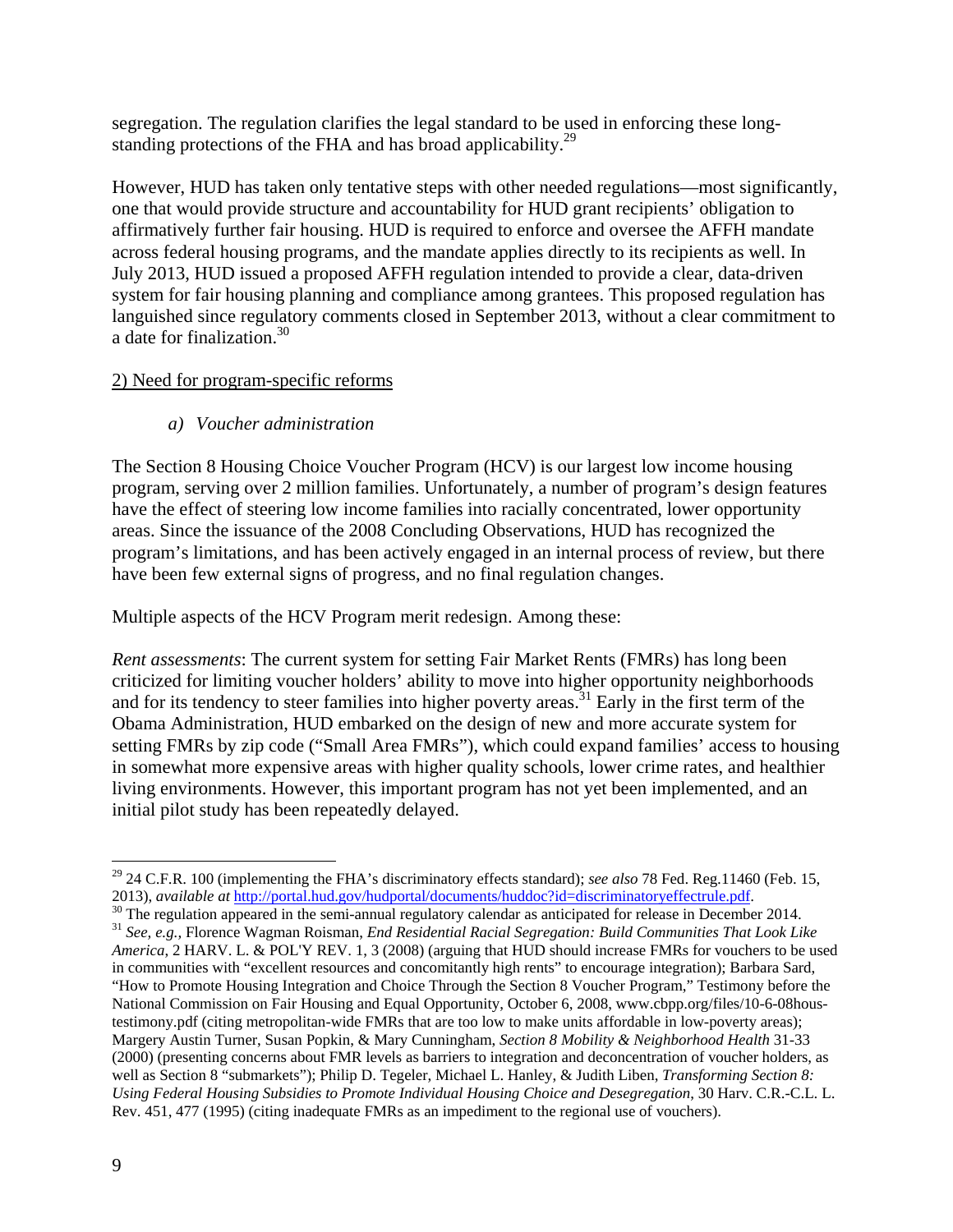The proposal to set local FMRs at the zip code level in metropolitan areas is an important first step in improving voucher holders' access to a broader range of housing choices. Enactment of this policy would help facilitate residential integration and voluntary deconcentration of poverty. In addition, it would more accurately reflect local conditions and, over time, achieve more appropriate rent levels in many neighborhoods.

*Wrong incentives in voucher administration*: The current assessment system for public housing authorities managing Section 8 (Section 8 Management Assessment Program, or  $SEMAP$ )<sup>32</sup> prioritizes quick "utilization" of vouchers and maximum use of voucher budget authority, which is sometimes misinterpreted by PHAs in the field as a reason to house families as quickly as possible, without regard to location issues. A flat per-voucher "administrative fee" incentivizes PHAs to move families to the easiest, most segregated locations for fast lease-ups. SEMAP gives PHAs little or no credit or incentive for helping families move to less racially isolated, higher opportunity areas. The deconcentration "bonus" in SEMAP is only worth a few points, and is not even used by many PHAs. If families move across PHA borders to a lower poverty community, they are not counted at all. And because it is only a bonus, PHAs are not evaluated poorly by HUD if they have highly segregated and concentrated programs. The current system will perpetuate segregation unless HUD amends the SEMAP rule to provide much stronger incentives for PHAs to promote deconcentration (including across jurisdictional lines), and to reduce the emphasis on utilization rates, where delays in renting up are the result of efforts to assist households with mobility moves.<sup>33</sup>

*Voucher portability across jurisdictions:* By legislation, the voucher program in theory permits holders to move freely across PHA jurisdictional lines to rent apartments. Yet the current "portability" rules have never worked smoothly, either for PHAs or the tenants they serve. They instead pose obstacles for voucher families who want to move and disincentives for PHA staff to help families move. Late in the first Obama term, HUD issued a proposed rule and request for comments that suggested modest steps to streamline portability rules.<sup>34</sup> This proposed rule remains in draft form. It also failed to remedy a number of problems with the current rule, such as complications in billing among public housing authorities and prohibitive housing application and search processes for tenants seeking to port.

#### *b) Pilot initiatives and demonstration programs*

During the first term, HUD has provided some leadership in supporting pilot housing mobility programs, but has been reluctant to commit to a broader initiative. Yet as programs in Baltimore, Dallas, Chicago, and Westchester County have amply demonstrated, one-on-one housing mobility counseling is a cost-effective way of helping HCV families access higher opportunity communities. HUD sought to include housing mobility support in the Rental Assistance

<sup>&</sup>lt;u>.</u> <sup>32</sup> 24 C.F.R. Part 98550.

<sup>&</sup>lt;sup>33</sup> For a more detailed analysis and recommendations on reforms to the SEMAP rule, *see* PRRAC's April 8, 2011 comments at http://prrac.org/pdf/SEMAP-4-8-11.pdf.

<sup>&</sup>lt;sup>34</sup> See Letter to Regulations Division, Office of General Counsel, U.S. Department of Housing and Urban Development. Re: Public Housing and Section 8 Programs: Housing Choice Voucher Program: Streamlining the Portability Process, 77 Fed. Reg. 18731, (May 29, 2012), *available at* www.prrac.org/pdf/portability\_fairhousing\_ comments\_5-29-12.pdf.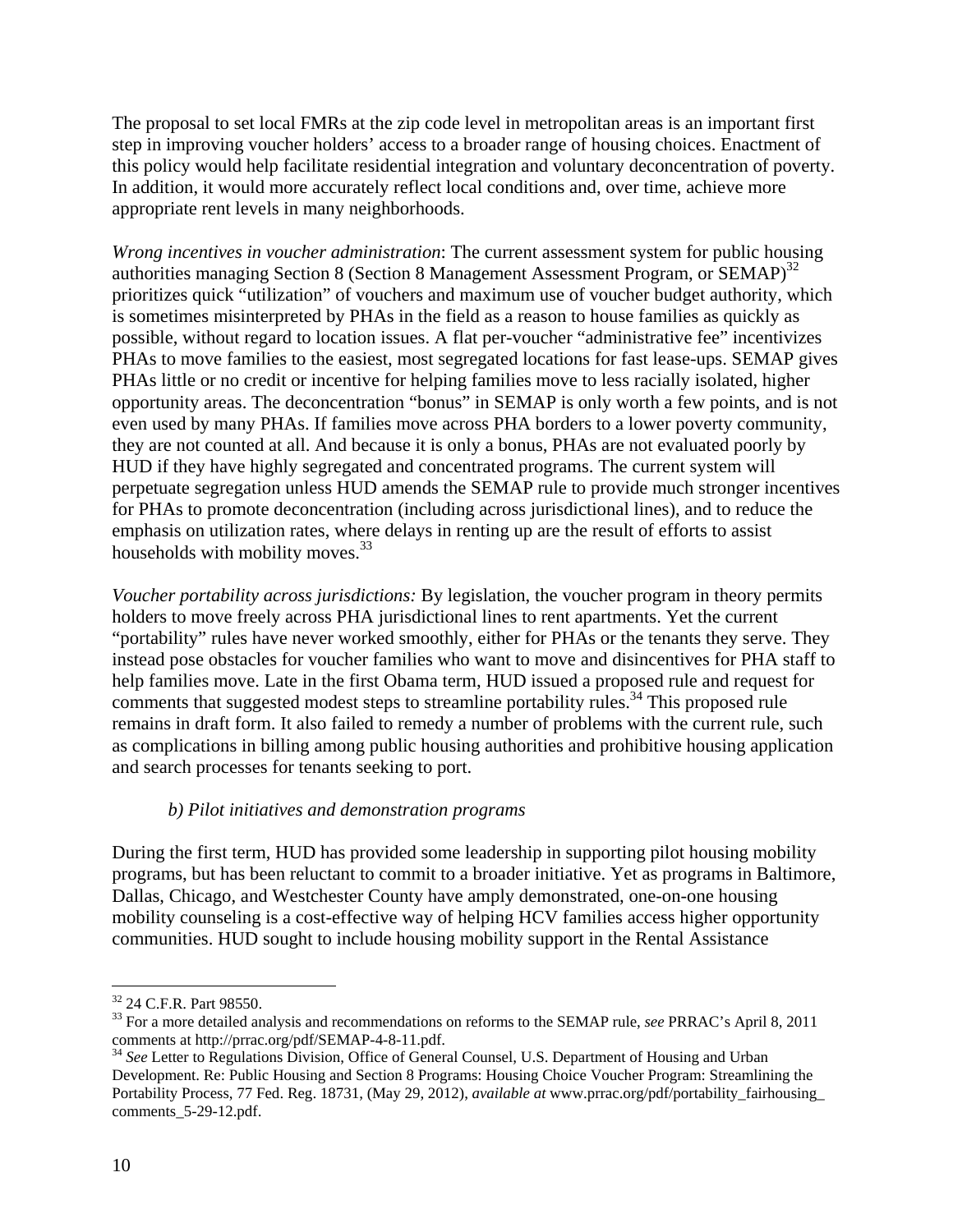Demonstration (see below), though Congress did not support this aspect of the program.<sup>35</sup> Other than these few efforts, HUD has not included housing mobility counseling funds in its annual budget proposal, even though these programs have returned substantial benefits for families for relatively small investment in the cities where they have been implemented. Even without additional funding for housing mobility counseling, HUD and housing authorities could do more to incorporate housing mobility into their routine administration of the voucher program: for example, by providing listings of apartments in higher-opportunity, nonsegregated areas.

HUD manages a number of demonstration programs intended to incentivize reforms on a small scale, in order to incubate and assess potentially broader policy changes. Programs such as the Rental Assistance Demonstration, the Moving to Work program, and the Choice Neighborhoods Initiative contain minor incentives for public housing authorities to promote mobility and residential choice, but integration and mobility have not been required or strongly incentivized as components of such programs. $36$ 

## 3) Staffing for HUD's Office of Fair Housing and Equal Opportunity

HUD's Office of Fair Housing and Equal Opportunity (FHEO) has the authority to enforce the Fair Housing Act. FHEO investigates and adjudicates complaints of housing discrimination, provides guidance and regulations concerning liability and compliance with the Fair Housing Act and other federal civil rights laws, and is required to ensure that all federal housing and community development programs and funding are administered in such a way that promotes diverse, inclusive communities. Staffing for FHEO has dwindled in the last several years. In 2014, HUD's FHEO has approximately 527 full-time employees, compared to the all-time high of 750 in 1994. The National Commission on Fair Housing and Equal Opportunity in 2008 recommended providing funding to staff FHEO with at least 750 full-time employees.<sup>37</sup> HUD has chronically understaffed its Office of Fair Housing and Equal Opportunity since the 1990s, limiting the United States' ability to effectively curb residential segregation or to comply with its CERD obligations.

#### **B. Absence of civil rights standards within the Department of the Treasury**

The Low Income Housing Tax Credit (LIHTC) program is the largest federal low income housing development program, with 1,539,619 units placed in service between 1995 and 2009.<sup>38</sup> Yet this program still lacks meaningful civil rights guidance. This vacuum continues despite advocates' repeated urging that HUD and Treasury formulate regulations and guidance to implement Title VIII's AFFH mandate, as well as Title VI of the 1964 Civil Rights Act

<sup>36</sup> See Affirmatively Furthering Fair Housing in HUD Housing Programs: A First Term Report Card, Poverty & Race Research Action Council (Jan. 2013), *available at* www.prrac.org/pdf/HUDFirstTermReportCard.pdf. <sup>37</sup> The Future of Fair Housing: Report of the National Commission on Fair Housing and Equal Opportunity

1

<sup>&</sup>lt;sup>35</sup> U.S. Department of Housing and Urban Development, Investing in People and Places: FY 2011 Budget Request (2010), *available at* http://portal.hud.gov/hudportal/documents/huddoc?id=DOC 4220.pdf.

<sup>(</sup>December 2008), p. 44, *available at* www.prrac.org/projects/fair\_housing\_commission/final\_report.php. 38 *See* HUD Office of Policy Development & Research, New Low Income Housing Tax Credit Data Available,

Table 2, at http://www.huduser.org/portal/datasets/lihtc/topical9509.pdf.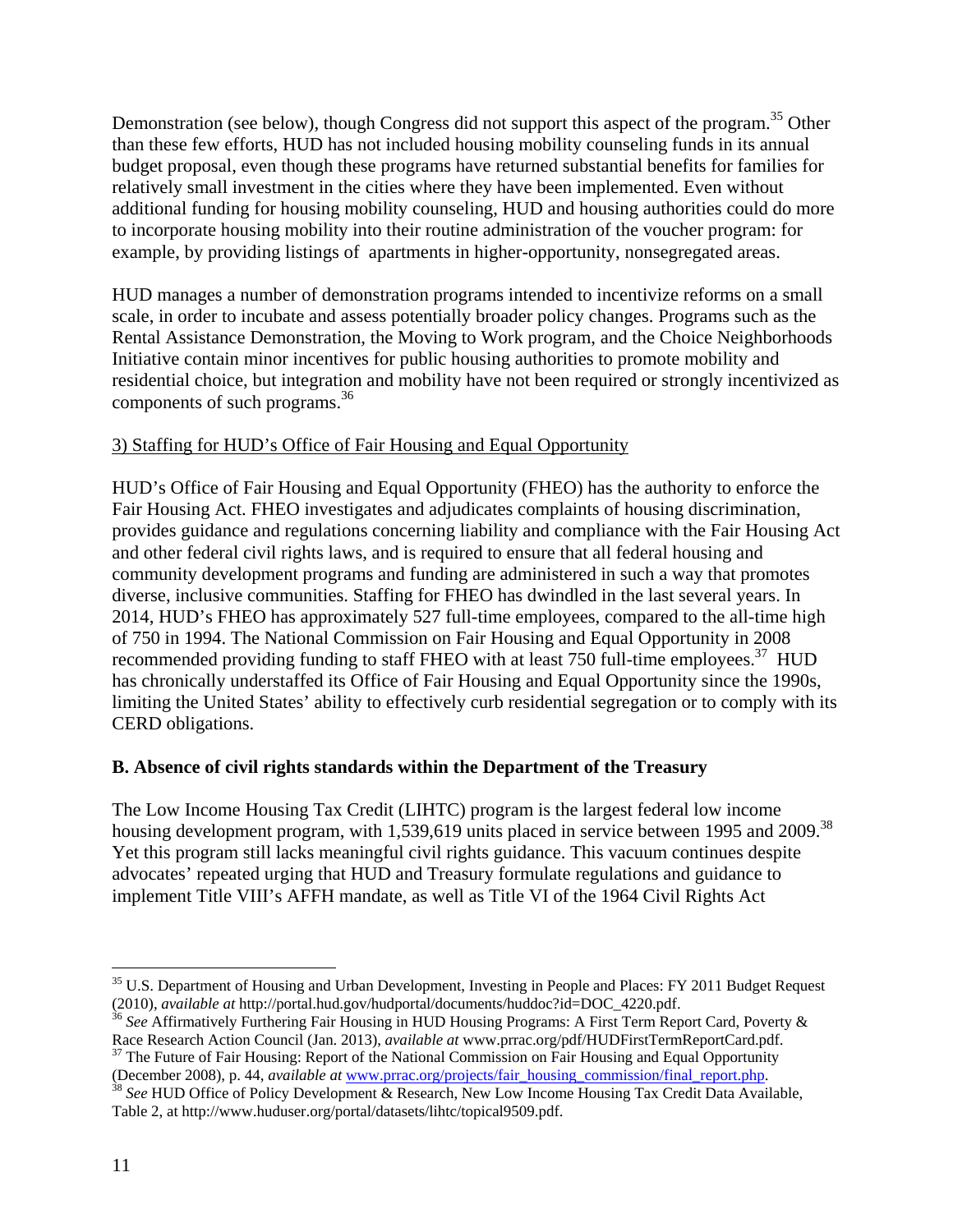(prohibiting discrimination in federally-funded programs) and other civil rights laws.<sup>39</sup> These rules are needed to provide guidance to the state housing finance agencies (HFAs) that administer the program, and to provide applicants to the program with equal access to program benefits, and access to non-segregated communities and high performing schools.

Primary responsibility for developing civil rights guidance for the LIHTC program lies with the Treasury Department, which administers the program. Treasury rules are needed to ensure that LIHTC residents and applicants have at a minimum the antidiscrimination protections they would have within similar HUD-run programs—particularly in the areas of site selection, affirmative marketing, tenant selection, design and accessibility standards, source of income discrimination protections, and other program incentives to promote racial integration.<sup>40</sup> They should further assist state HFAs in interpreting the LIHTC statute's selection priorities and preference criteria for state Qualified Allocation Plans, which lack content in the Code of Federal Regulations<sup>41</sup>—including defining the "concerted community revitalization plans" that grant projects in "qualified census tracts" preferred status.42

In addition, Treasury has yet to issue regulations or other guidance implementing Title VI of the 1964 Civil Rights Act. A landmark piece of civil rights legislation still neglected by the Treasury Department after almost 50 years, Title VI was passed to ensure that the government would fully divest itself of discrimination—and do so consistently across the initiatives and programs it supports.<sup>43</sup> Title VI rules would ensure that the LIHTC program offers the same substantive and procedural civil rights protections as do other government-supported housing programs.

### **C. Discriminatory residential lending and finance**

Continued residential segregation and the history of excluding racial minorities from access to sustainable mortgage credit created model conditions for predatory lending to poor households in

<sup>39</sup> *See, e.g.,* Letter to Michael Barr, U.S. Dept. of the Treasury, re Title VI, Section 504, and Title VIII Regulations and Guidance at the Dept. of the Treasury (Oct. 26, 2010), *available at* www.prrac.org/pdf/civil\_rights\_ letter\_to\_Michael\_Barr\_10-26-10.pdf; Letter to Assistant Attorney General Thomas Perez, DOJ Civil Rights Division (Aug. 9, 2010), *available at* www.prrac.org/pdf/LIHTC\_ letter\_to\_AAG\_Perez\_8-9-10.pdf; Letter to Michael Stegman, U.S. Dept. of the Treasury (May 15, 2012), *available at* 

www.prrac.org/pdf/Letter\_to\_Michael\_Stegman\_re\_fair\_housing\_regs\_5-15-12.pdf.

<sup>&</sup>lt;sup>40</sup> The Fair Housing Act explicitly extends AFFH obligations to all federal agencies involved in housing- and development-related programs, as does Executive Order 12892, 59 Fed. Reg. 2939 (Jan. 17, 1994), which clarifies the statutory duties placed on Treasury. The Act also requires that HUD take a leadership and coordinating role among agencies in implementing §3608. The "primary authority" for AFFH is vested in HUD, and Executive Order 12892 requires each agency head administering housing programs to "cooperat[e] with the Secretary of Housing and Urban Development, who shall be responsible for exercising leadership in furthering the purposes of the Act." §2-

<sup>201, 202;</sup> *see also* 42 U.S.C. § 3608(d).<br><sup>41</sup> 101 26 U.S.C. § 42(m)(1); 26 C.F.R. §1.42-17(a)(1) and (2).

 $42$  26 U.S.C. §  $42(m)(1)(B)(ii)(III)$ .

<sup>&</sup>lt;sup>43</sup> Title VI's broad applicability across programs and activities receiving federal assistance was designed to "insure the uniformity and permanence of the nondiscrimination policy," 110 Cong. Rec. 6544 (Statement of Sen. Humphrey); *see also* 110 Cong. Rec. 2468 (1964) "Title VI enables the Congress to consider the overall issue of racial discrimination separately from the issue of the desirability of particular Federal assistance programs." As with Title VIII, Title VI was in part a correction to past government sponsorship of discrimination.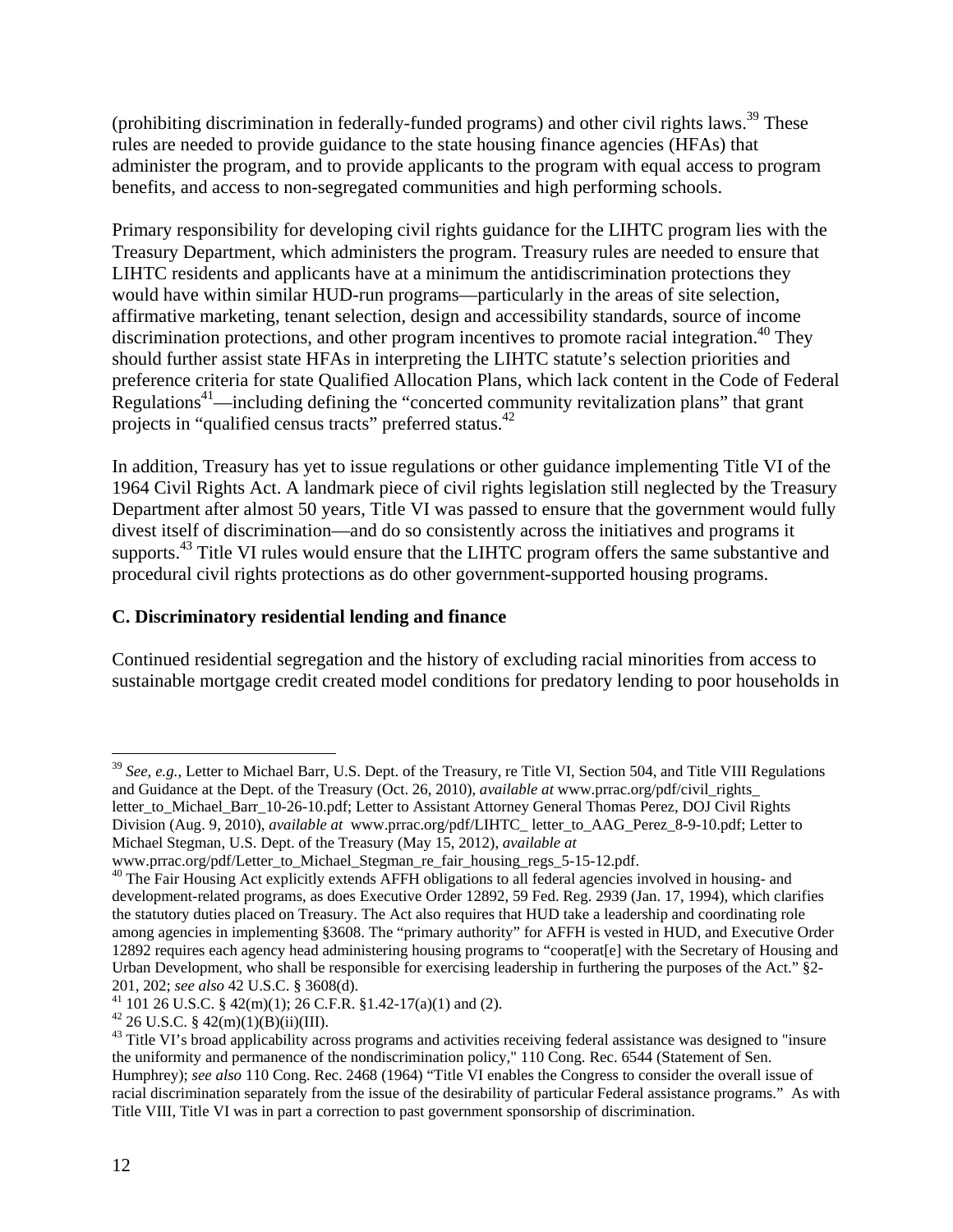communities of color.44 This has led to the loss of wealth built over generations in neighborhoods of color, representing over half of the total cost of the foreclosure crisis in the United States.<sup>45</sup>

#### 1) Discrimination in housing finance

Fannie Mae and Freddie Mac, the secondary mortgage market entities known as the Government Sponsored Enterprises (GSEs), have a statutory duty to serve underserved markets and played an important role in providing access to homeownership for borrowers of color. Unfortunately, the GSEs have not properly served borrowers of color and in fact have taken actions which have prevented equitable access to homeownership.

For example, the GSEs have unnecessarily relied upon credit profile factors that bear modest relationships to credit risk but have a disparate impact on borrowers of color. At the discretion of their regulator, the Federal Housing Finance Agency (FHFA), the GSEs have adopted pricing policies that divide loans into categories based on a variety of factors, including down payment (loan to value ratio), credit score, and product type.<sup>46</sup> Based on these factors, they imposed additional fees for purchasing a mortgage from the originating lender that rely on the amount of down payment provided and credit score of the borrower, which has a disparate impact on borrowers of color. In December 2013, the GSEs announced further increases in their fee price adjustments, to take effect in the spring of 2014.<sup>47</sup>

#### 2) Need to Protect against Discrimination in the Treatment of Foreclosed Homes

Federal banking regulators are failing to guard against the discriminatory treatment of minority communities in the aftermath of the housing crisis. Real Estate Owned (REO) properties are homes that have gone through foreclosure and are now owned by banks, investors, Fannie Mae, Freddie Mac, the Federal Housing Administration (FHA), or the U.S. Department of Veterans Affairs. A nationwide investigation into the maintenance and marketing practices of REO properties by banks found that major banks around the nation maintain and market REO homes in white communities significantly better than in communities with higher concentrations of minorities.<sup>48</sup> Failures by banks to maintain and market properties pose health risks to neighboring families, bring down neighboring home values, devastate the recovery in entire communities of color, and encourage investor purchasers over owner-occupant purchasers of those homes.

1

<sup>44</sup> Rugh, Jacob S. and Massey, Douglas S., "Racial Segregation and the American Foreclosure Crisis*,*" American Sociological Review 2010 75:629.<br><sup>45</sup> Bocian, et al., *Collateral Damage: The Spillover Costs of Foreclosures*, Center for Responsible Lending, 2012.

<sup>&</sup>lt;sup>46</sup> These are known as loan level price adjustments, or LLPAs. Fannie Mae's current LLPA fees are available at www.fanniemae.com/content/pricing/llpa-matrix.pdf. Accessed June 17, 2014.

*AT* Mel Watt, the new director of the agency overseeing the GSEs, has announced the postponement of the fee increases until he has had a chance to review the proposal.

<sup>48</sup> National Fair Housing Alliance, *The Banks are Back – Our Neighborhoods are Not: Discrimination in the Maintenance and Marketing of REO Properties*, April 2012; numerous HUD administrative complaints filed against Bank of America, Deutsche Bank, US Bank, Wells Fargo.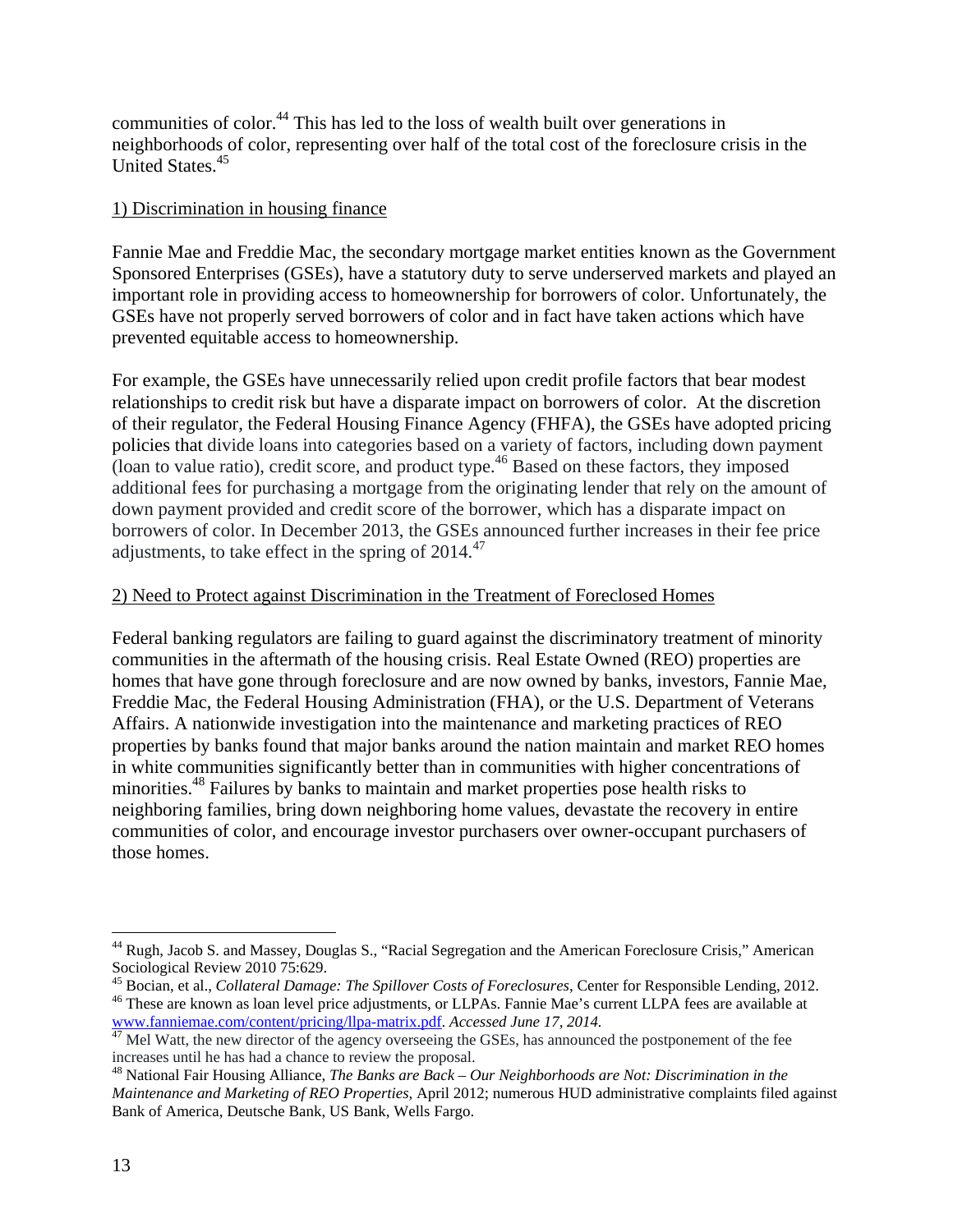No uniform regulatory structure exists for how banks must maintain and market REO properties, and the federal government has failed to conduct effective oversight of REO maintenance and marketing practices by financial institutions they regulate. All efforts to counteract REO discrimination have been taken by non-governmental agencies. In June 2013, over a dozen nongovernmental fair housing organizations settled a major complaint of discrimination based on the maintenance and marketing of REO properties owned by Wells Fargo Bank, N.A., with settlement funds to be used in 19 cities. Similar complaints of discrimination have been filed against Bank of America, Deutsche Bank, U.S. Bank, and Safeguard Properties, the largest property preservation company in the United States. Government actors should pursue similar actions, with settlement funds applied to support homeownership, assist with rebuilding neighborhoods of color impacted by the foreclosure crisis, and promote diverse, inclusive communities.

#### 3) Discrimination by HUD in its Treatment of Distressed Borrowers of Color

Many REO properties and other distressed home assets are owned or insured by the federal government, and the disposition policies for these properties discourages opportunities for homeownership for minorities. HUD's FHA mortgage insurance program historically has served low-income and borrowers of color. However, its treatment of defaulted FHA notes has disproportionately harmed borrowers of color. One such example is the treatment of defaulted FHA-insured mortgage notes under HUD's Distressed Asset Stabilization Program (DASP). Under this program, pools of delinquent loans insured by FHA are sold off to investors at bargain prices. HUD has suggested that this gives investors an incentive to restructure the loans with a lower principal balance, and makes them affordable for current homeowners, thus preventing further foreclosures. Once these loans are sold, the participating lenders receive their full insurance claim. The loans then lose their FHA-insurance, and homeowners lose the benefits of FHA's loss mitigation program.

Though the share of borrowers of color purchasing FHA loans dropped during the subprime boom, the overall number of FHA loans purchased by minorities has rebounded since the collapse of the subprime sector,<sup>49</sup> and in 2013 FHA accounted for 54% of purchase mortgage financing for African-American and Hispanic borrowers.<sup>50</sup> Between 2011 and 2014, roughly 73,000 mortgages were sold to private investors in a series of auctions under the DASP program. In December alone, HUD sold 13,661 loans that had unpaid principal balances totaling more than \$2.6 billion.<sup>51</sup> Many of the loans sold in this pool qualified for FHA loss mitigation but wrongfully were included in the sale and lost FHA loss mitigation options for the homeowners.

1

<sup>&</sup>lt;sup>49</sup> Harriet Newburger, "FHA Lending: Recent Trends and Their Implications for the Future", Federal Reserve Bank of Philadelphia, December 2011, p. 7.

<sup>&</sup>lt;sup>50</sup> U.S. Dept. of Housing and Urban Development, "Financial Status of the FHA Mutual Mortgage Insurance Fund FY2013," December 13, 2013.

<sup>51</sup> SEBA Professional Services, LLC, Single Family Loan Sale 2014-1 ("SFLS 2014-1") National-Regional Part 2 Sale Results Summary, December 17, 2013.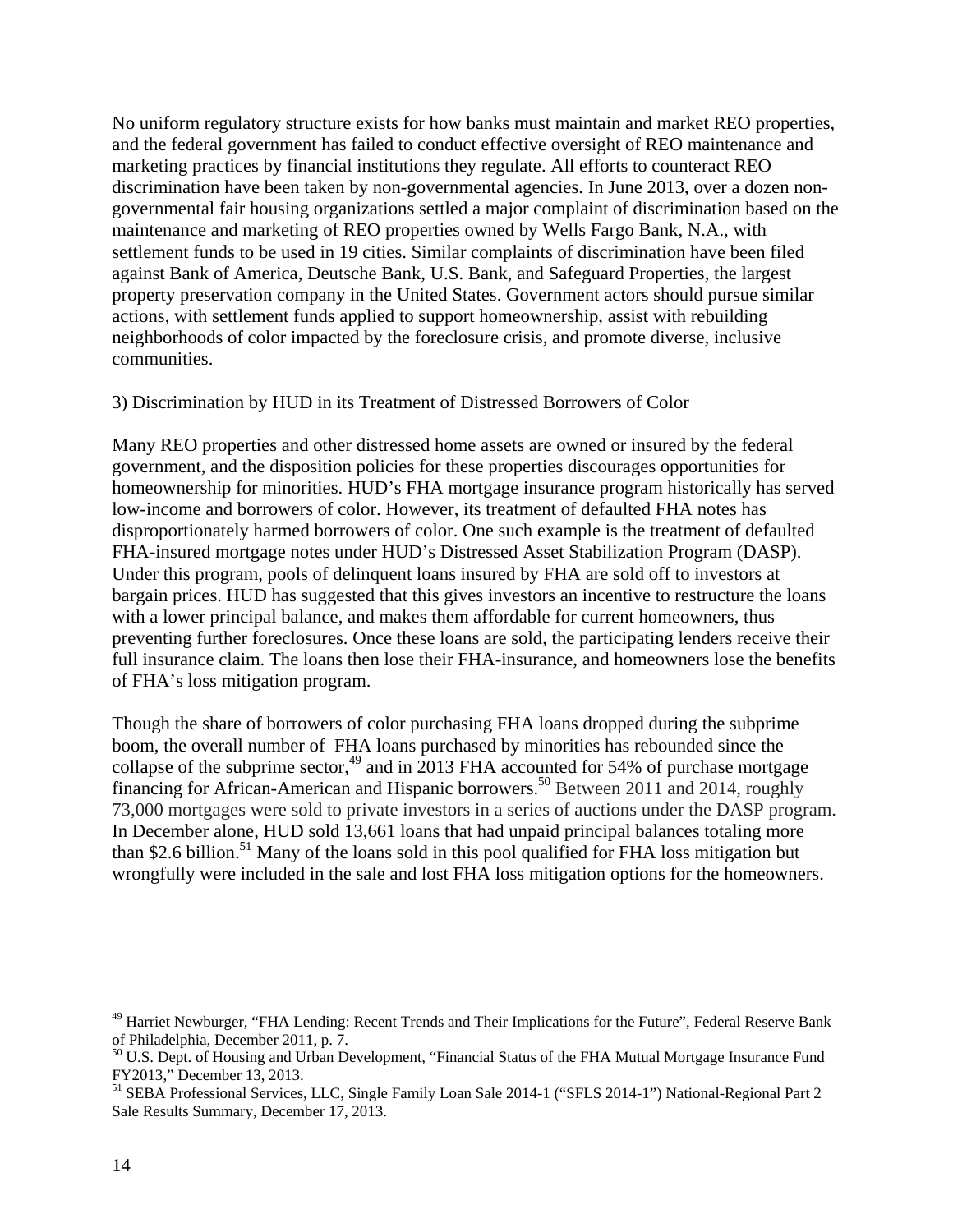#### **D. Discrimination in Disaster Recovery Programs**

#### 1) Discrimination in the Federal Administration and Use of Disaster Recovery Funding

In the aftermath of Hurricane Katrina, the federal government provided major disaster recovery funding for both Louisiana and Mississippi. The State of Louisiana used HUD funds to administer the Road Home Program, the single largest housing recovery program in U.S. history. As originally administered, the Road Home Program formula used to allocate grants for rebuilding to homeowners had a discriminatory impact on African-American homeowners. The formula, approved by HUD, provided up to \$150,000 for repairs and rebuilding based on either the pre-storm home value or the cost to rebuild the home, whichever was lower. As in many other American cities throughout the country, home values in African-American neighborhoods are lower than values of comparable homes in white neighborhoods.<sup>52</sup> Program data for Road Home showed that African Americans were more likely than white grant recipients to have their grants based upon the much lower market value of their homes before Katrina hit, instead of the estimated cost to repair the damage. Such disparate allocations slowed down recovery efforts in African-American communities. Non-governmental organizations filed suit against HUD and the State of Louisiana and settled the case, changing the formula allocation to provide assistance to 13,000 individuals and over \$500 million in grant home rebuilding funds.

#### 2) Discrimination by States in the Dispersal of Disaster Recovery Funding

In October 2012, Hurricane Sandy devastated parts of Atlantic Seaboard, with particularly destructive impact on communities of color in New Jersey and New York. The United States Congress appropriated federal funding under the Community Development Block Grant (CDBG) Disaster Recovery program to be administered through HUD to make available to states. HUD's Notice for use of these funds required that each grantee "conduct an assessment of community impacts and unmet needs to guide the development and prioritization of planned recovery activities."<sup>53</sup>

Non-governmental organizations analyzed the plan submitted by the State of New Jersey and investigated the treatment of minority program participants and determined that New Jersey failed to include the required assessments and equitably implement disaster recovery. The State's plan was unfair to lower-income renters, who are disproportionately African-American and Latino, by prioritizing aid to homeowners, who are disproportionately white. Information on the State's Spanish-language services administration website was not fully bilingual and had inaccurate application deadlines. An investigation also found that Latinos were rejected at a rate of 1.5 times and African-Americans 2.5 times the rate of non-Hispanic white people who applied for the State's primary homeowner rebuilding program, and renters were given

 $52$  For example, an investigation showed that one African-American plaintiff whose rebuilding grant was based upon pre-storm value received a \$1,400 grant from the State to rebuild her home; however, she would have received a grant of \$150,000 had her rebuilding grant been based on the estimated cost of damage to the home.

 $\frac{53}{3}$  78 Fed. Reg. 14330. In conducting this assessment, "[i]mpacts must be described by type at the lowest geographic level practicable *(e.g.,* city/county level or lower if available) .... [and] must pay special attention to neighborhoods with high percentages of damaged homes and provide a demographic analysis *(e.g.,* race, ethnicity, disability, age, tenure, income, home value, structure type) in those neighborhoods to identify any special needs that will need to be addressed." 78 Fed. Reg. 14333.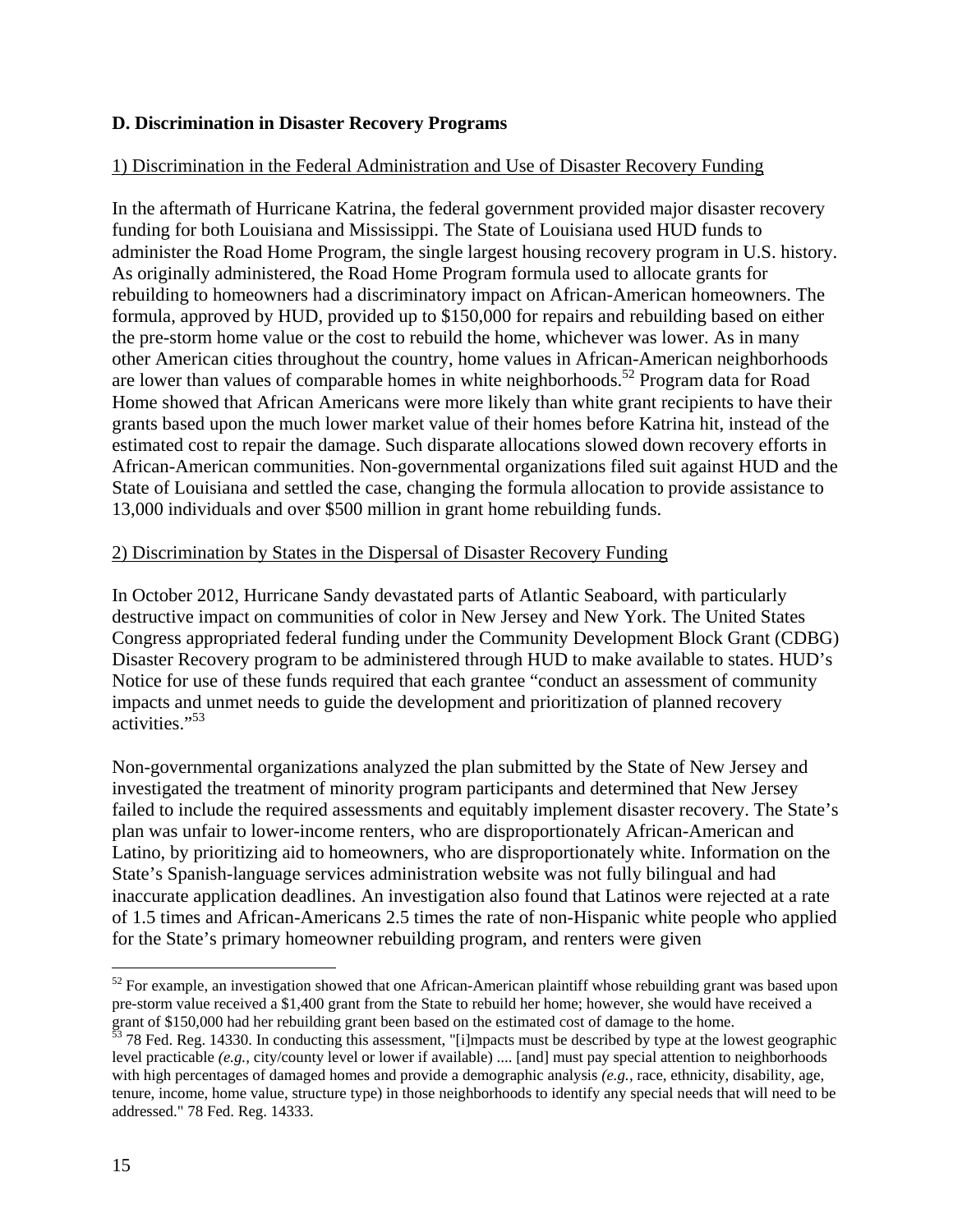disproportionately small amounts of relief compared to homeowners.<sup>54</sup> The organizations filed suit against the State of New Jersey and later settled, achieving \$215 million for rebuilding homes, \$15 million for rental assistance, required a reexamination of previously denied program applications, and set firm targets to assist those most affected by Hurricane Sandy left out of the State's recovery efforts.

### **E. Federal Enforcement of the AFFH Obligation among Jurisdictions**

Compliance with the AFFH provision at the state and local level currently is monitored through regular fair housing certifications by grantees, and regular local development and publication of the "Analysis of Impediments to Fair Housing" (AI), which must assess local barriers to integration and identify steps necessary to overcome these barriers. HUD historically has had a very limited enforcement program for ensuring state and local compliance with the AFFH obligation.<sup>55</sup> In 2008 the National Commission on Fair Housing and Equal Opportunity issued a report entitled "The Future of Fair Housing" assessing the state of fair housing in the United States forty years after the enactment of the Fair Housing Act. With respect to the Act's AFFH requirement, this report concluded that "the current federal system for ensuring fair housing compliance by state and local recipients of housing assistance has failed."<sup>56</sup> Similarly, a 2009-2010 Government Accountability Office (GAO) investigation of compliance by state and local governments with the AFFH requirement found both compliance by the recipients of federal funding and enforcement of AFFH requirements by HUD to be lacking.<sup>57</sup>

The HUD Office of Fair Housing and Equal Opportunity has been re-energized under the Administration of President Barack Obama, and for the first time since the Act passed in 1968 there has been significant enforcement of the AFFH requirement by HUD: (1) it has participated in and sought increased AFFH enforcement in several federal court cases involving AFFH issues; (2) it has processed and investigated private fair housing complaints where the primary allegations were violations of the AFFH requirement; (3) it has significantly increased its review of local Analyses of Impediments to Fair Housing (AIs), and some have been rejected; and (4) it has undertaken several compliance reviews concerning the AFFH requirement leading to voluntary compliance agreements addressing AFFH requirements.<sup>58</sup> Despite this progress, the historical lack of enforcement in this area indicates a need for structural reforms to sustain progress in desegregation into future administrations—including an AFFH regulation providing meaningful standards and oversight mechanisms.

<sup>&</sup>lt;sup>54</sup> Latino Action Network, et al. v. State of New Jersey, HUD Complaint 02-13-0303-8

<sup>&</sup>lt;sup>55</sup> For a comprehensive history of the United States' failure to implement the AFFH obligation of the Fair Housing Act, *see* Nikole Hannah-Jones, "Living Apart: How the Government Betrayed a Landmark Civil Rights Law,"

*ProPublica*, Oct. 29. 2013.<br><sup>56</sup> The Future of Fair Housing: Report of the National Commission on Fair Housing and Equal Opportunity<br>(December 2008), p. 44, *available at* www.prrac.org/projects/fair housing commission/fi

<sup>&</sup>lt;sup>57</sup> U.S. Gov't Accountability Office, GAO–10–905, Housing and Community Grants: HUD Needs to Enhance Its Requirements and Oversight of Jurisdictions' Fair Housing Plans (2010).

<sup>&</sup>lt;sup>58</sup> See full discussion in Affirmatively Furthering Fair Housing in HUD Housing Programs: A First Term Report Card, Part II, PRRAC, NFHA, & LCCR (Jan. 2013), *available at* www.prrac.org/pdf/HUDFirstTermReportCardPartII.pdf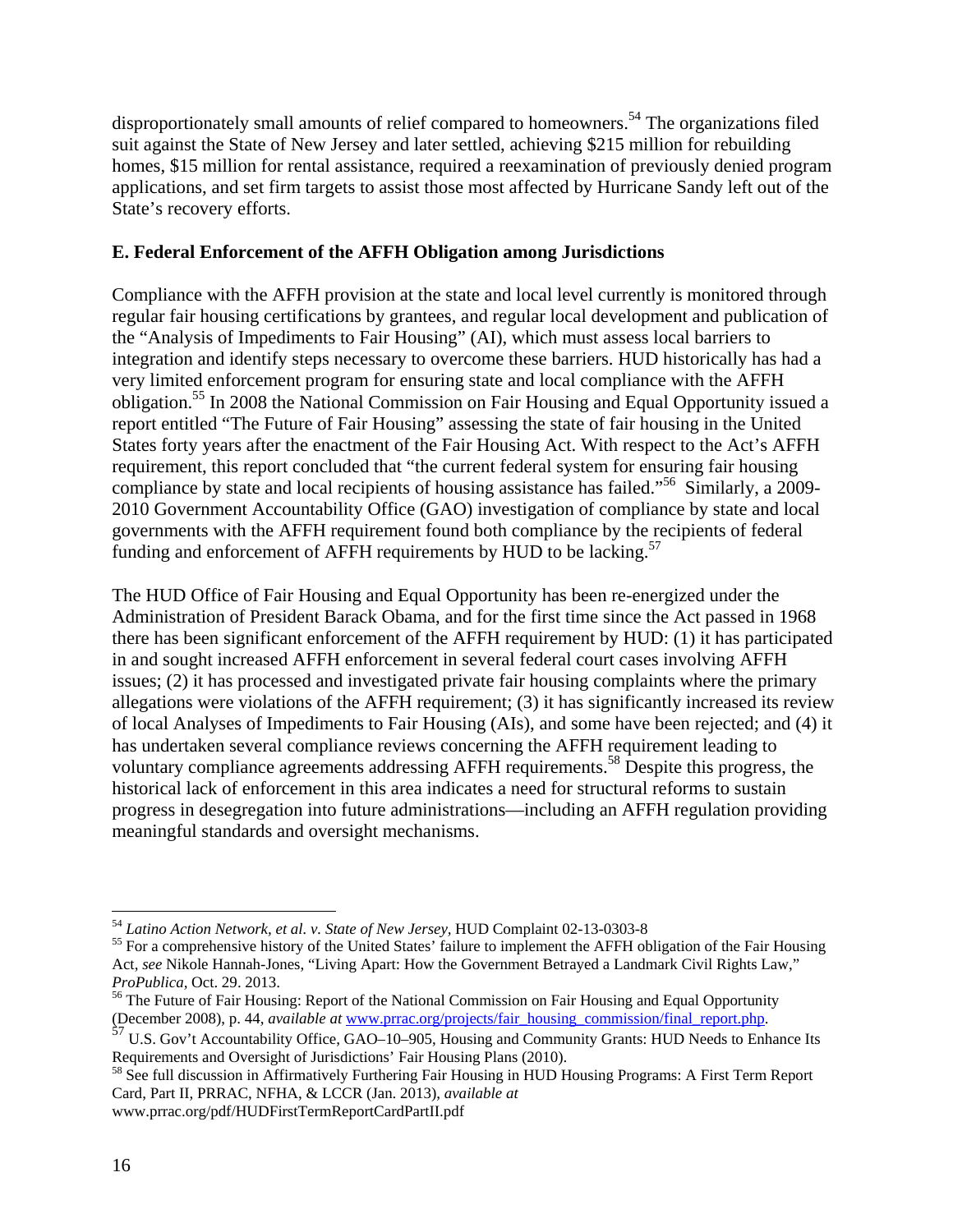## **IV. INTERSECTIONAL ISSUES AND NEED FOR ADDITIONAL PROTECTIONS**

## **A. Intersection of LGBT Status and Race and National Origin**

LGBT individuals and families often experience upfront hostility from landlords, real estate agents, and lenders when looking for housing. In 2011, the National Gay and Lesbian Task Force and the National Center for Transgender Equality released the results of their comprehensive national survey on transgender discrimination. The survey found that of the 6,450 transgender and gender non-conforming study participants, many experienced gender identity discrimination in housing: 19 percent had been denied a home or apartment; 19 percent had experienced homelessness; and 11 percent had been evicted. Those who had experienced homelessness were 2.5 times more likely to have been incarcerated than those who had not experienced homelessness, and more than four times more likely to have done sex work than those who had not experienced homelessness.<sup>59</sup>

In June, 2013, HUD released its first study on the incidence of housing discrimination against same-sex couples in rental housing. HUD's study found that same-sex couples experience discrimination in the online rental housing market, relative to heterosexual couples. HUD also found that same-sex couples received fewer responses to email inquiries than heterosexual couples.<sup>60</sup> While HUD's study is significant, it provides no analysis of the intersection of sexual orientation status and race and national origin in housing discrimination. HUD should conduct further research into housing discrimination against LGBT minorities.

#### **B. Discrimination on the Basis of Source of Income**

Finding safe, affordable housing in racially and economically integrated communities continues to be one of the biggest challenges for poor families of all protected classes. Several federal programs, including HUD's Section 8 Voucher (also known as the Housing Choice Voucher) program, exist to help low-income people afford housing and achieve housing mobility. However, demand for housing assistance vouchers from government programs far exceeds their availability. Even when families get assistance, many are met with outright discrimination by landlords who refuse to accept housing vouchers or other housing assistance and income subsidies. Landlords across the nation engage in discrimination based on source of income on a daily basis.

Minorities are disproportionately victims of source of income discrimination. The United States Census estimates that in 2011 more than 46 million people lived in poverty, making up 15 percent of the overall population.<sup>61</sup> Poverty in the United States disproportionately affects minorities, and 27.6 percent of African-Americans, 25.3 percent of Hispanics of any race, and

<sup>59</sup> Grant, Jaime M., Lisa A. Mottet, Justin Tanis, Jack Harrison, Jody L. Herman, and Mara Keisling, *Injustice at Every Turn: A Report of the National Transgender Discrimination Survey*. Washington: National Center for Transgender Equality and National Gay and Lesbian Task Force, 2011.

<sup>60</sup> U. S. Dept. of Housing and Urban Development, "An Estimate of Housing Discrimination Against Same-Sex Couples," June 2013.

<sup>&</sup>lt;sup>61</sup> The U.S. Census follows the methodology of the Office of Management and Budget's Statistical Policy Directive 14 to determine a set of dollar value thresholds that each vary by family size and composition to determine who lives in poverty.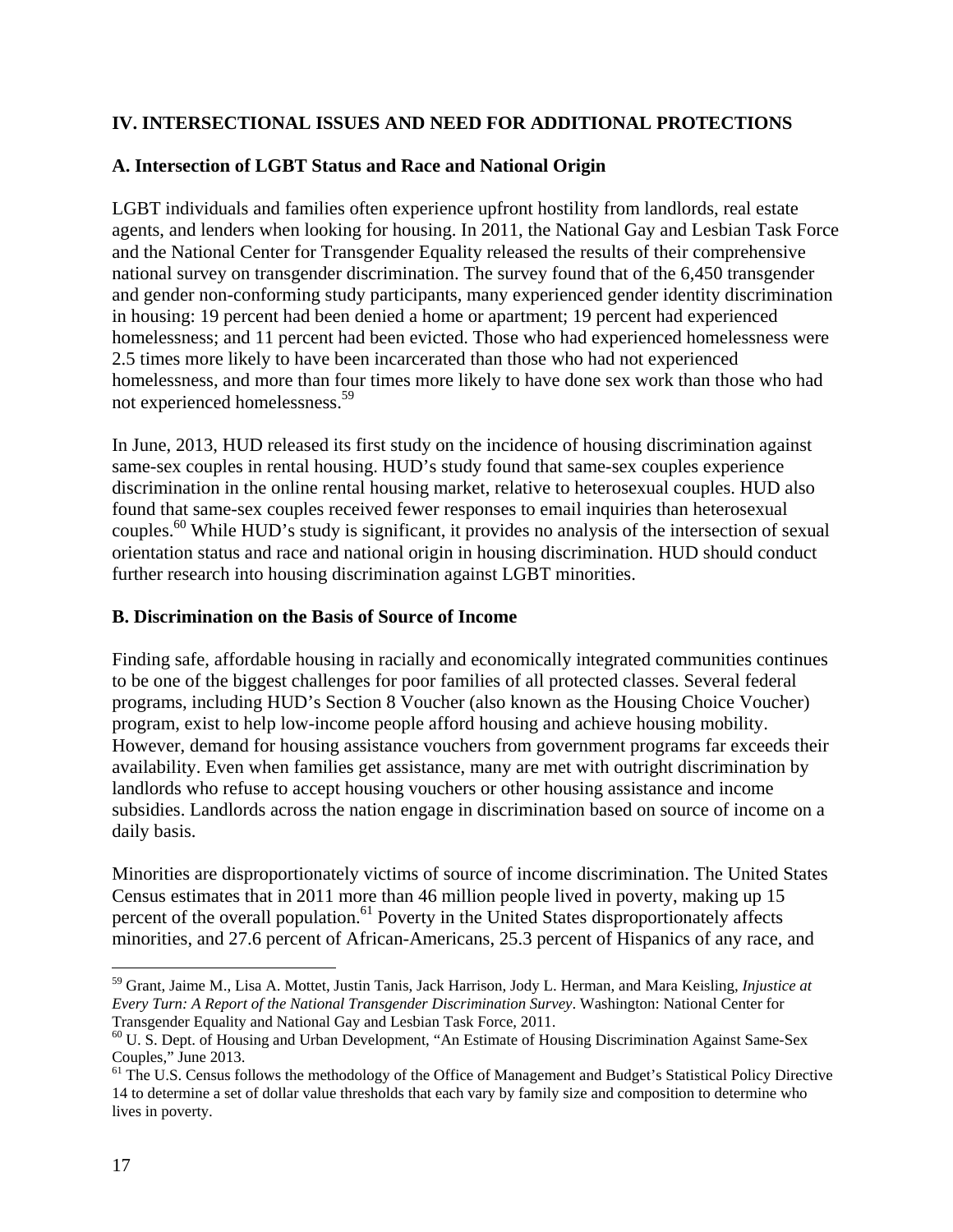12.3 percent of Asian Americans live in poverty, compared to 9.8 percent of non-Hispanic whites.<sup>62</sup> Between November 1, 2012, and February 28, 2013, African-American households represented 46 percent of all tenant-based voucher households and Latino households represented 15 percent.<sup>63</sup> There are also disparate impacts on communities of color based on local population demographics and historical segregation patterns.

Two studies by private fair housing organizations illustrate the level of source of income discrimination that actually occurs across regions and cities. In July 2008 in the Fair Housing Justice Center in New York City investigated whether real estate brokers and agents were complying with the New York City Human Rights Law which prohibits housing discrimination based on source of income. The Center identified over 3000 rental advertisements indicating a limitation or discrimination based on source of income within a matter of days. Another study conducted by the Greater New Orleans Fair Housing Action Center (GNOFHAC) determined that landlords were denying apartments to voucher holders 82 percent of the time: 75 percent of landlords refused to accept housing vouchers, and an additional 7 percent placed conditions upon voucher holders, making it virtually impossible for a voucher holder to rent the apartment. Only 18 percent of housing providers tested stated they would accept housing vouchers as rental payment free from additional terms or conditions and barriers to rental.<sup>64</sup> This type of discrimination is often fueled by racial stigmas and stereotypes falsely associated with racial and ethnic minority status. In New Orleans, where 99 percent of the Housing Choice Voucher holders in 2009 were African American, communities of color are disproportionately impacted by source of income discrimination.

#### **C. Sexual Harassment against Women of Color in Rental Housing**

The typical victims of sexual harassment in housing tend to be poor women of color who are also single mothers.<sup>65</sup> Many sexual harassment cases involve tenants living in subsidized or affordable housing. Landlords often touch women without consent; grant or deny housing and housing benefits in exchange for sex; and retaliate against women when they refuse sexual advances.66 Low-income women are often reluctant to report incidents of sexual harassment by landlords because of risk of eviction, blacklisting, or retaliation from homeowners and

 $62$  DeNavas-Walt, Carmen, Bernadette D. Proctor, and Jessica C. Smith, U.S. Census Bureau, Current Population Reports, P69-243, *Income, Poverty, and Health Insurance Coverage in the United States: 2011*, U.S. Government Printing Press, Washington, D.C., 2012.

<sup>63</sup> U.S. Dept. of Housing and Urban Development, *Resident Characteristics Report*, Tenant Based Voucher.

Accessed March 29, 2013, *available at* https://pic.hud.gov/pic/RCRPublic/rcrmain.asp.<br><sup>64</sup> Greater New Orleans Fair Housing Action Center, *Housing Choice in Crisis: An Audit Report on Discrimination*<br>*against Housing Cho* <sup>65</sup> See Nicole A. Forkenbrock Lindemyer, Note, Sexual Harassment on the Second Shift: The Misfit Application of

Title VII Employment Standards to Title VII Housing Cases, 18 LAW & INEQ. 351, 371 (2000). <sup>66</sup> *See, e.g.*, Press Release, U.S. Dept. of Justice, Justice Department Obtains Record \$1.1 Million Verdict in Sexual Harassment Case Against Landlord in Kansas City, Missouri (May 13, 2004) (noting that most of the victims in a sexual harassment case were lower - income, single women who had limited opportunities to seek other housing); Press Release, Fair Hous. Advocates Ass'n, Jury Awards \$31,452 in Sexual Harassment Case (May 14, 2002) (noting that a single mother delayed reporting incidents of sexual harassment because she did not want to risk homelessness).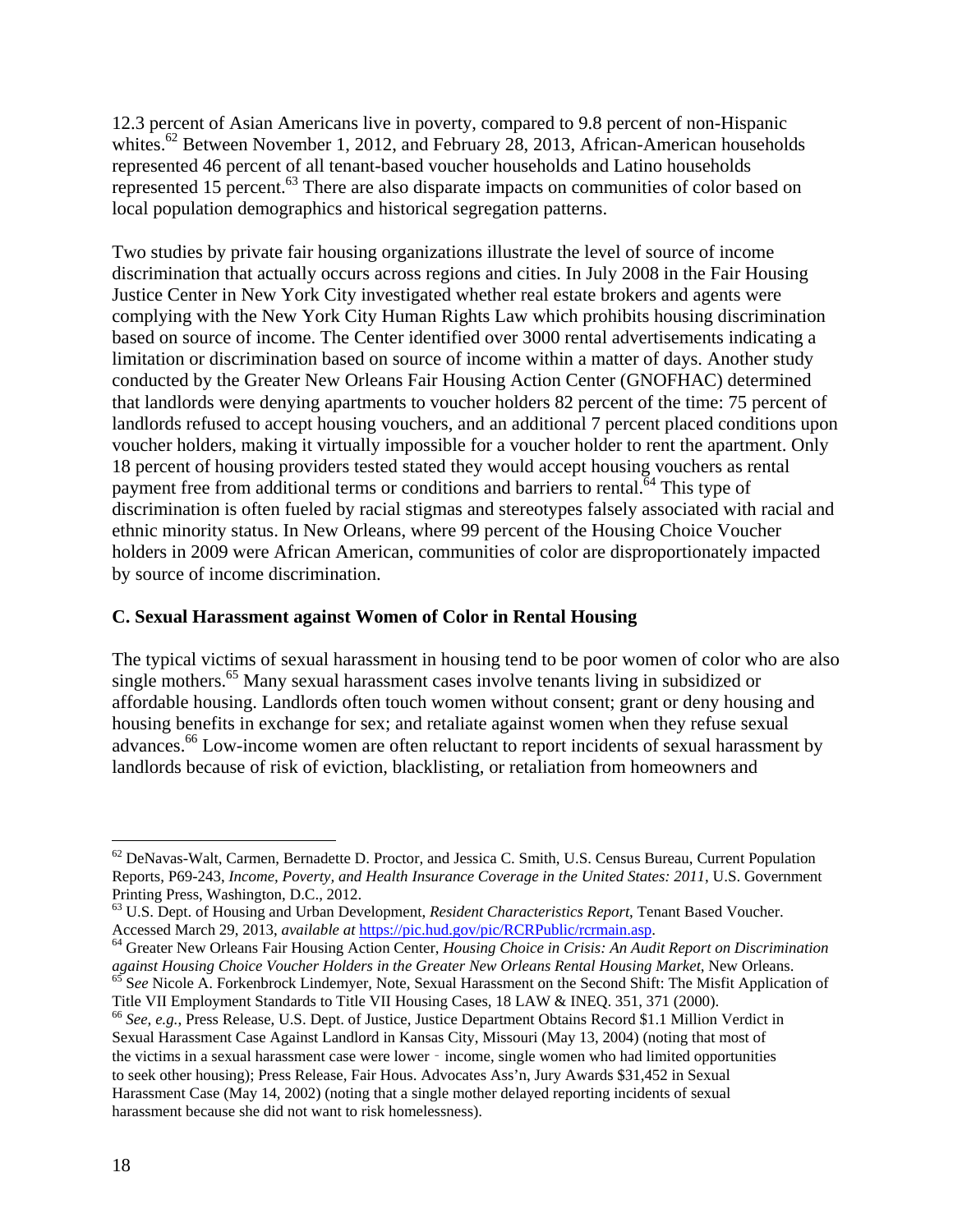landlords.<sup>67</sup> It is especially dangerous for women to report sexual harassment committed by landlords, who hold a key to a home. $68$ 

Over the years, several court decisions have established the contours of the law, relying in large part on sexual harassment law developed in the fair employment context under Title VII of the 1964 Civil Rights Act.<sup>69</sup> Federal courts have referenced the lack of administrative clarity on HUD's position regarding sexual harassment in housing.<sup>70</sup> In 2000, HUD released a proposed regulation concerning sexual harassment in housing but never finalized the rule. Today, there remains a longstanding need for a HUD regulation to establish HUD's position on sexual harassment in housing and to do so with clarity.

Such a regulation would be consistent with judicial decisions interpreting the Fair Housing Act to cover sexual harassment and other harassment in housing and would provide victims of harassment discrimination, the housing industry, and the public with clear information about the type of conduct that is prohibited by the Fair Housing Act.

## **D. Age, Disability, and Segregation**

As increasing numbers of the current population cross the threshold into retirement, racial discrimination in nursing home care is an issue of growing importance. As a result of racially discriminatory admission practices, nursing homes remain heavily segregated, with African Americans disproportionately residing in poorer quality nursing homes than their Caucasian counterparts.71 Unsurprisingly, these nursing homes often have "serious deficiencies, lower

 $\overline{a}$ 67 Maggie E. Reed, Linda L. Collinsworth & Louise F. Fitzgerald, *There's No Place Like Home: Sexual Harassment*  of Low-Income Women in Housing, PSYCHOL. PUB. POL'Y & L. 439, 440 n.2 (2005).<br><sup>68</sup> See, e.g., United States v. Koch, 352 F. Supp. 2d 970 (D. Neb. 2004).<br><sup>69</sup> See, e.g., Shellhammer v. Llewellyn, Fair Housing Fair Lending R

F. 2nd 167 (6th Cir. 1985) (unpublished); *Krueger v. Cuomo*, 115 F. 3rd 487 (7th Cir. 1997); *Honce v. Vigil,* 1 F.3d 1085 (10th Cir. 1993); *Henson v. City of Dundee*, 682 F. 2d 897(11th Cir. 1982); *HUD v. Kogut*, HUDALJ 09-93- 1245-1 (April 17, 1995); *Beliveau v. Caras*, 873 F. Supp. 1393, 1397 (C.D. Cal. 1995); *Williams v. Poretsky Mgm't*, 955 F. Supp. 490 (D. Md. 1996); *New York ex rel. Abrams v. Merlino*, 694 F. Supp 1101 (S.D.N.Y. 1988); *Reeves v. Carrollsburg Condominiums*, 1997 U.S. Dist. LEXIS 21762 (Dec. 18, 1997); *United States v. Koch,* 352 F. Supp. 2d 970 (D. Neb. 2004).

<sup>70</sup> *See, e.g., DiCenso v. Cisneros*, 96 F.3d 1004, 1007 (7th Cir. 1996), in which the Seventh Circuit noted that it could not defer to HUD's interpretation of a hostile housing environment –under the agency deference doctrine set forth in *Chevron U.S.A. Inc., v. Natural Resources Defense Council, Inc.*, 467 U.S. 837 (1984) because, unlike the Equal Employment Opportunity Commission, which *had* issued guidelines defining sexual harassment as a form of sex discrimination, "HUD has not even enacted guidelines regarding hostile housing environment sex discrimination."

 $71$  "Several research studies show that even when payment status is controlled there are still significant inequities in access and quality of nursing home care that are only explained based on a difference in the patient's race." David Falcone & Robert Broyles, *Access to Long-Term Care: Race as a Barrier*, 19 J. HEALTH POL. POL'Y & L. 583, 588-91 (1994); Mary L. Fennell et al., *Facility Effects on Racial Differences in Nursing Home Quality of Care*, 15 AM. J. MED. QUALITY 174, 174-76 (2000); David B. Smith, *The Racial Integration of Health Facilities*, 18 J. HEALTH POL. POL'Y & L. 851, 862-64, 866 (1993); William G. Weissert & Cynthia Matthews Cready, *Determinants of Hospital-to-Nursing Home Placement Delays: A Pilot Study*, 23 HEALTH SERVICES RES. 619, 632, 642 (1988).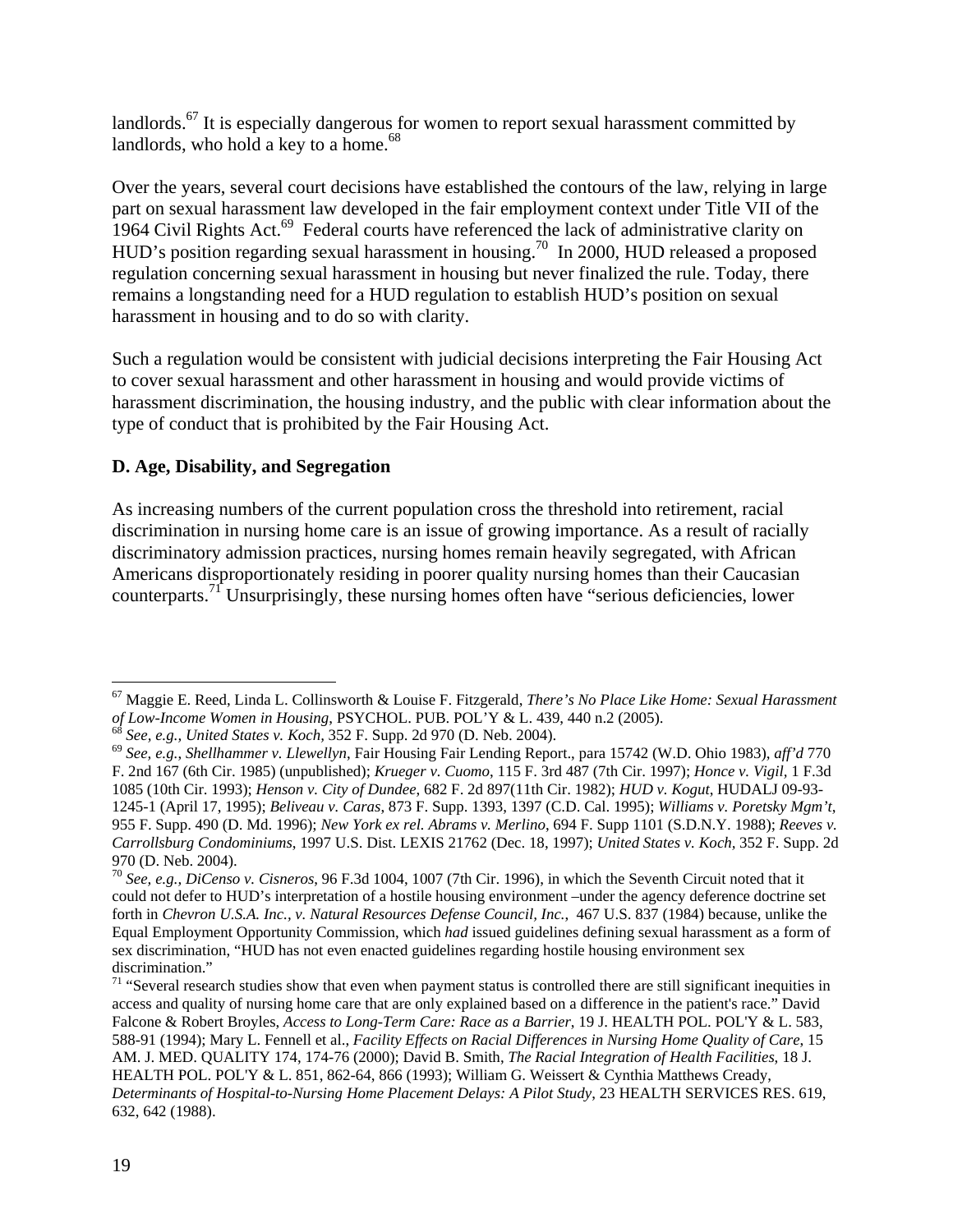staffing ratios, and greater financial vulnerability."<sup>72</sup> Further research shows that as a result of there being fewer African Americans in nursing homes than Caucasians, "African American patients are delayed transfer to nursing homes until they can be placed in the same room with other African Americans or can be transferred to predominantly African American nursing homes."

One study surveying 60 senior communities centered in Chicago's Metropolitan areas shines light on the additional nexus between racial housing discrimination and disability. Despite the fact that African-Americans participants were less likely—as a group—to have a disability than the Caucasian participants, the African-Americans participants on the whole reported being more heavily discriminated against with regard to their senior care than any other ethnic group.<sup>73</sup>

In enforcing the FHA, HUD should proactively address this aspect of housing discrimination.

## **V. RECOMMENDATIONS**

## **A. Recommendations for Congressional Action**

HUD is responsible for administering federal funds for fair housing enforcement and education to non-government fair housing organizations and city and state civil and human rights agencies. HUD has begun to take a greater systemic approach to fair housing enforcement. For years, HUD handled only individual cases of housing discrimination. However, in the last six years, HUD has worked closely with fair housing organizations and has directed its funding and staffing resources to pursuing enforcement activities that have a widespread impact of opening housing to many. In 2013, these private fair housing organizations investigated 69 percent of all reported instances of housing discrimination in the United States. However, HUD's fair housing enforcement grants made to these private groups remain significantly underfunded. To reasonably support heightened fair housing enforcement (including a new AFFH rule), and to be consistent with the findings of the National Commission on Fair Housing and Equal Opportunity,  $^{74}$  we recommend that Congress increase funding for the Fair Housing Initiatives Program to at least \$52 million annually and the Fair Housing Assistance Program to at least \$40 million.

HUD itself must have the necessary permanent enforcement and investigations staff in its Office of Fair Housing and Equal Opportunity to conduct proper and timely investigations of

<sup>72</sup> David B. Smith et al., *Separate and Unequal: Racial Segregation And Disparities in Quality Across U.S. Nursing Homes*, 26 Health Affairs 1448, 1448 (Sep. 2007), *available at* http://bit.ly/1pXghEv (noting that blacks are more likely than whites to seek care from facilities with significantly fewer up-to-date technological resourc

<sup>73</sup> John Marshall Fair Housing Legal Support Center, Senior Housing Research Project Final Report, at 191, 194, 269 (2007), *available at* http://bit.ly/U3NAsp (noting that the overwhelming majority of all African American participants (70%) experienced racial discrimination in the housing context, yet only 25% reporting suffering from disabilities. One facility was even reported to inform disabled inquirers of a 15 year waiting list, while nondisabled inquirers were told the waiting list was significantly shorter – i.e. between 3 and 12 months long). The study notes: "Predictably, there was a significant disparity among the racial groups: 51 percent of minorities indicated that they were victims of housing discrimination compared to 18 percent of Caucasian respondents". *Id.* at 185.

<sup>&</sup>lt;sup>74</sup> The Future of Fair Housing: Report of the National Commission on Fair Housing and Equal Opportunity, December 2008.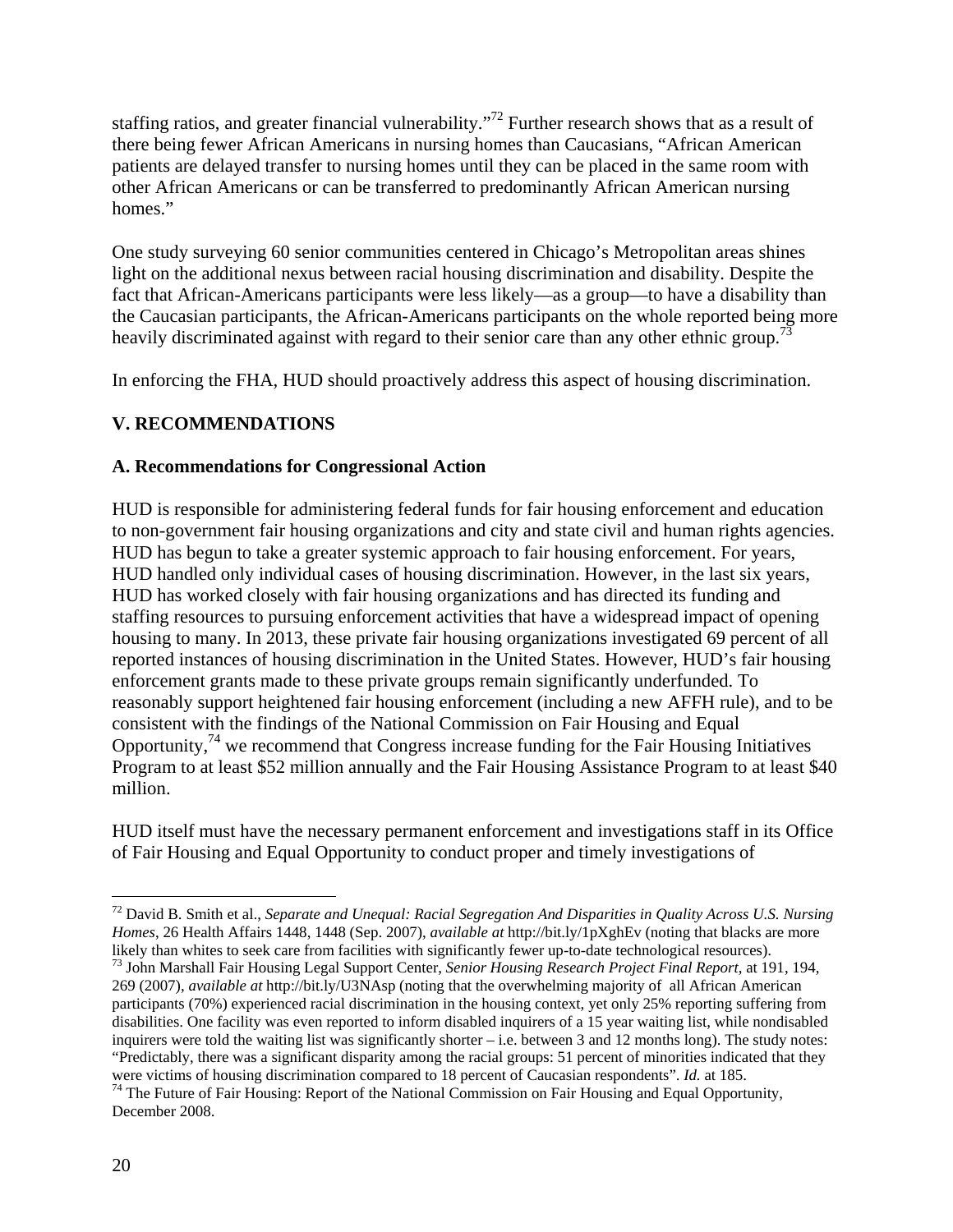administrative complaints of housing discrimination, as well as compliance reviews of states and cities efforts to comply with the Fair Housing Act's requirement to affirmatively further fair housing. We recommend that Congress provide appropriations to fund HUD's FHEO staffing with at least 750 full time employees.

Existing fair lending laws should be enforced to address the barriers to homeownership created by the GSEs for borrowers of color. Legislative efforts to reform the system to limit taxpayer liability must not only maintain the role that the GSEs have played in providing access to credit, but also expand it. This would include ensuring that housing finance entities affirmatively serve the credit needs of all communities.

Today, it is legal to discriminate against a person in housing based on their lawful source of income. This has a disparate impact on minorities. Congress should pass the Home Opportunities Made Equal Act (HOME Act),<sup>75</sup> which would extend protections of the Fair Housing Act to persons based on their lawful source of income, sexual orientation, gender identify, and marital status. The bill also strengthens other portions of the Fair Housing Act.

Congress should also conduct extensive hearings on the treatment of REO properties, and examine the efficacy of the supervision that government agencies conduct of entities that own or service these properties, with a focus on how they affect access to homeownership for minorities. Title VI of the 1964 Civil Rights Act prohibits discrimination on the basis of race in federallyfunded programs and activities, but private parties currently are unable to access the judicial system for protection against discriminatory effects discrimination under Title VI: the statute does not extend a private right of action for disparate impact claims. As a result, the public must rely on federal agency enforcement—unlike in other areas of civil rights law for which they may access the courts directly to find redress. Congress should restore a right of action for disparate impact discrimination under Title VI, allowing members of the public to protect themselves fully from discrimination and ensure fairness and accountability in government-funded programs, including housing and development programs.<sup>76</sup>

#### **B. Recommendations for Executive Action**

Compliance with CERD and the obligations of domestic law provides that the federal government's agencies must coordinate in affirmatively furthering fair housing and contribute to the elimination of segregation in the United States. Compliance requires concrete, structurallevel reforms. We recommend the executive branch of government take the following steps.

 $\triangleright$  Meaningful implementation of the affirmatively furthering fair housing obligation (including finalization of HUD's Affirmatively Furthering Fair Housing Rule) by HUD and across all agencies administering housing programs. This includes strong ongoing oversight by HUD and additional enforcement resources.

<sup>&</sup>lt;sup>75</sup> In 2013, Senator Sherrod Brown of Ohio introduced the HOME Act in the U.S. Senate (S. 1242) and Representatives Jerrold Nadler and John Conyers introduced the HOME Act in the U. S. House of Representatives (H.R. 2479) during the 113<sup>th</sup> Congress.<br><sup>76</sup> The U.S. Supreme Court erased this right with its decision in *Alexander v. Sandoval*, 532 U.S. 275 (2001); private

parties previously were able to sue to enforce disparate impact regulations promulgated under Title VI.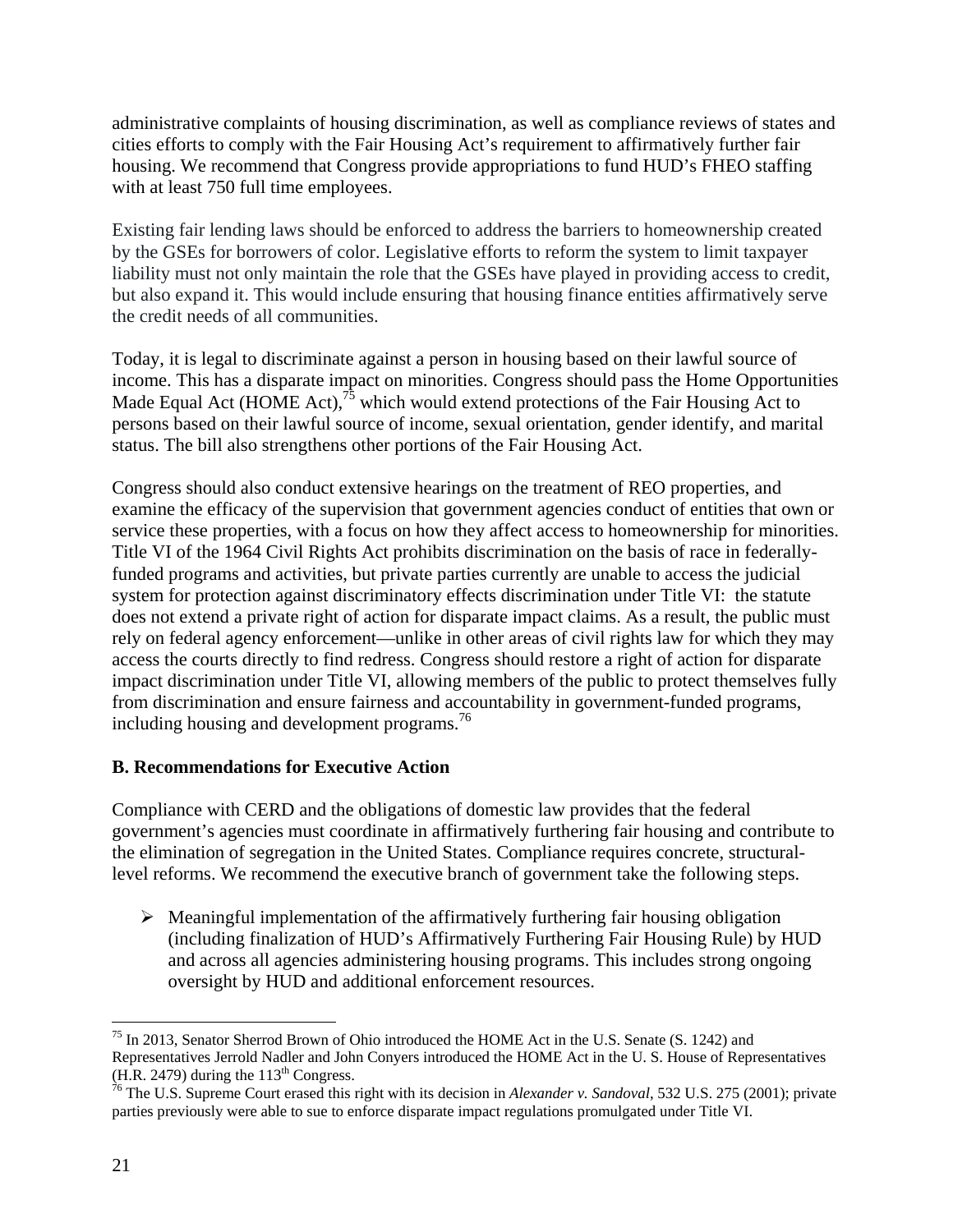- $\triangleright$  Treasury should issue civil rights standards for the Low Income Housing Tax Credit Program, including Title VI of the 1964 Civil Rights Act and the Fair Housing Act (including its affirmatively furthering provision). This should include siting standards directing a significant portion of family units to low poverty, non racially concentrated communities, while preserving units that are affordable to the lowest income families.
- $\triangleright$  HUD should redesign all federal rental housing programs to meet affirmative obligations to address segregation, with both strong standards (that is, mandatory requirements) and strong incentives for mobility and affordable housing siting. In the Section 8 program, HUD should implement small-area Fair Market Rents to increase the range of neighborhoods available to voucher holders. HUD should revise the Section 8 Management Assessment Program (SEMAP) and Section 8 Administrative Fee system to reward PHAs for improved opportunity outcomes for families. Additionally, the voucher portability process should be revised to minimize hurdles and information barriers for clients. Additional funding should be provided for mobility programs, particularly in segregated metropolitan areas.
- $\triangleright$  Increased staffing of HUD's office of Fair Housing and Equal Opportunity to conduct additional compliance reviews of entitlement jurisdictions' efforts to affirmatively further fair housing.
- $\triangleright$  As the government noted in its submission, HUD has issued a regulation implementing the discriminatory effects standard of the Fair Housing Act and reinforcing the longstanding interpretation of that law. However, effective enforcement requires increased government support. Such increased support should include:
	- o The HUD Secretary's increased initiation of complaints using the discriminatory effects standard to challenge discriminatory lending practices.
	- o HUD's meaningful independent evaluation of all HUD housing and community development programs for their impacts on residential segregation.
- $\triangleright$  HUD should withdraw funds from entitlement jurisdictions and local participants of programs if administration of those funds and programs yields discriminatory results or increases residential segregation.
- $\triangleright$  HUD should conduct systemic enforcement of source of income discrimination using the disparate impact doctrine and discriminatory effects standard.
- Reconvene the President's Fair Housing Council. The Administration should implement Executive Order 12892 to reaffirm the Fair Housing Act's mandate that all Federal programs and activities relating to housing and urban development affirmatively further fair housing. The President should reconvene the President's Fair Housing Council consisting of the Secretaries, Directors, and Commissioners of the Federal departments and regulatory agencies, and appoint the Secretary of the Department of Housing and Urban Development as its chair. The purpose of the Council is to review the "design and delivery of Federal programs and activities to ensure that they support a coordinated strategy to affirmatively further fair housing."

The need for additional policy changes has been reinforced by the foreclosure crisis and its exposure of unfair lending practices. Reforms needed in this area include:

 $\triangleright$  Guidance from HUD and the financial regulatory agencies on compliance with the obligation to maintain and market REO properties in a nondiscriminatory manner.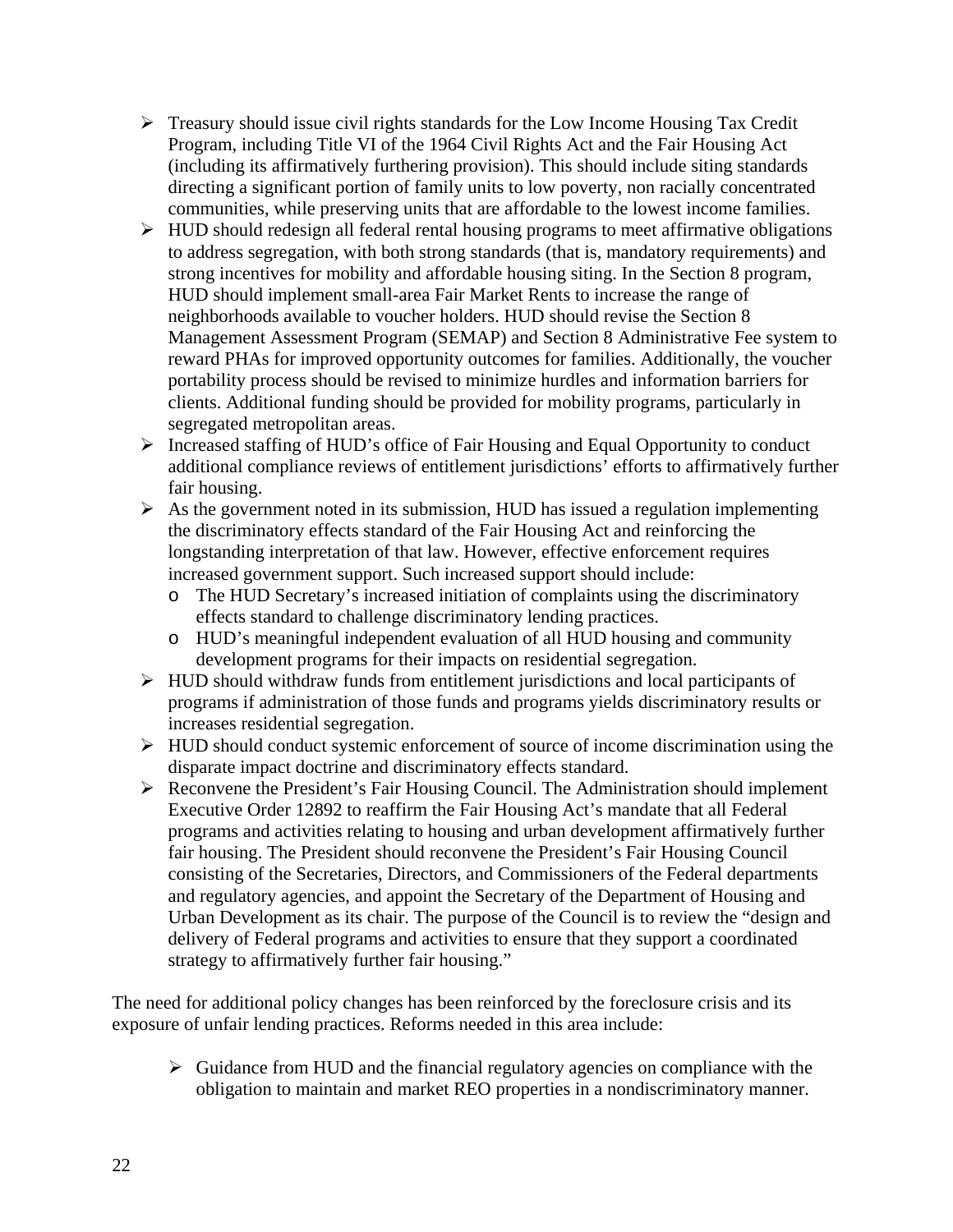Require that all government agencies with REO properties, and supervisory authority over private market entities that conduct business in the REO space, abide by a nationally-uniform disposition process that treats borrowers and communities fairly, and prioritizes homeownership opportunities while also driving equitable conversion of REO properties to much-needed rental housing that serves all communities, especially extremely low and low and moderate income households.

- $\triangleright$  HUD and federal banking regulators, including the Consumer Financial Protection Bureau, the Federal Reserve Board, and the Office of Comptroller of the Currency, should use their authority to conduct a nationwide investigation of bank and maintenance servicer policies and practices with regard to REO properties.
- $\triangleright$  HUD should put protections in place to avoid wrongful sales of FHA-insured loans that qualify for loss mitigation to achieve the best possible outcomes for all homeowners. HUD should rigorously scrutinize loss mitigation reviews of servicers, ensure compliance and monitoring and reporting of servicing outcomes, expand outreach to homeowners adversely harmed in DASP sales, post all sales requirements, promote the purchase of loans by non-governmental organizations, and require private investor purchasers to provide sustainable loss mitigation for homeowners through a transparent process.
- $\triangleright$  Further steps need to be taken to address the barriers to homeownership created by the GSEs for borrowers of color by enforcing existing fair lending laws. The Federal Housing Finance Agency should undertake comprehensive review of all actions planned by the GSEs, for their impact on the ability of minorities to access homeownership.

#### **VII. RECOMMENDED QUESTIONS**

- $\triangleright$  What further steps will the government take to ensure consistent, meaningful enforcement of the Fair Housing Act, including its obligation to affirmatively further fair housing and its disparate impact standard?
- $\triangleright$  How does the government intend to carry out its obligations under CERD, including that of addressing segregation, with specific regard to the Low Income Housing Tax Credit Program?
- $\triangleright$  What steps has the government taken with regard to the Committee's recommendation on eliminating obstacles to housing choice and mobility, and what additional steps does it plan to take?
- Have U.S. low income housing programs become more segregated, or less segregated, since the 2008 CERD Committee report?
- $\triangleright$  When will HUD release its final AFFH regulation and how does it plan to conduct a meaningful review of all required Assessments of Fair Housing?
- $\triangleright$  What steps will the government take to ensure racial and ethnic equity in access to residential credit and housing finance?